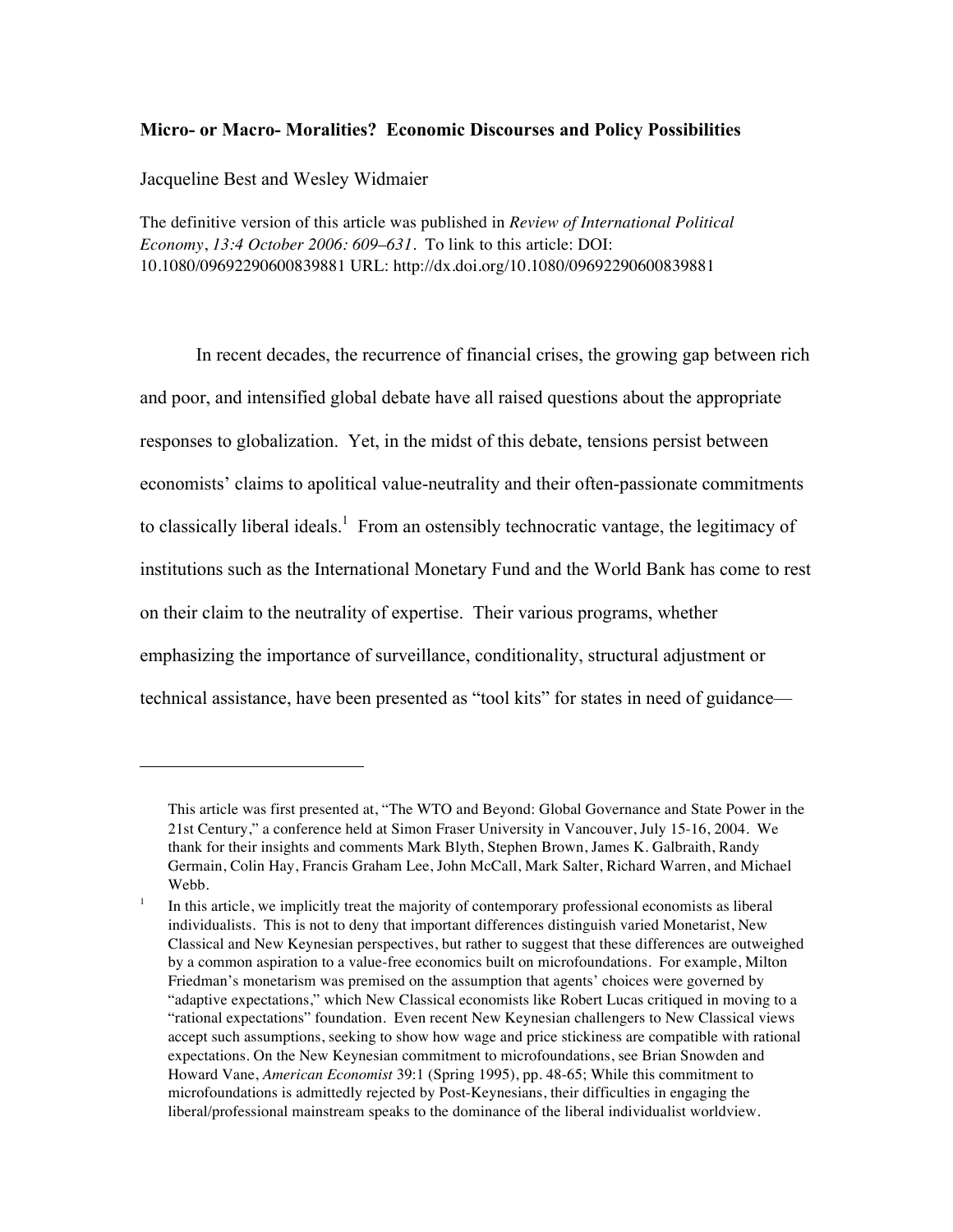value-neutral means to whatever ends a state determines. However, this claim to have divorced economics from any ethical biases coexists with a recurring resort to a classically liberal rhetoric that stresses the need to enhance the scope for individual choice and autonomy. For example, IMF Managing Director Michel Camdessus, at the height of the late-1990s currency crises, argued:

> [L]et us not forget that markets also provide tremendous opportunities to accelerate growth and development... Freedom has its risks. But are they greater than those of complex administrative rules and capricious changes in their design? Freedom has its risks. But is there any more fertile field for development and prosperity? Freedom has its risks! Let us go then for an orderly liberalization of capital movements.<sup>2</sup>

Whatever their merits, these are not the arguments of a disinterested technocrat. They instead frame the liberalization of capital in explicitly moral terms as a question of individual liberty. How then can one make sense of the tensions between such appeals to liberal ethical principles and the continued claims of ethical neutrality?

In this article, we argue that this contradiction is grounded in one of the fundamental ontological distinctions in modern economic theory – between micro- and macroeconomics. Rejecting ad-hoc distinctions between positive and normative agendas, we argue that the methodological emphasis on establishing microfoundations has hardened into a liberal-individualist normative bias. Micro and macro*economic* approaches imply different kinds of moral assumptions and therefore translate into micro and macro*ethical* orientations. These ethical orientations, moreover, have historically

<sup>2</sup> Paul Blustein, *The Chastening: Inside the Global Crisis that Rocked the Global Financial System and Humbled the IMF* (New York: Public Affairs*,* 2001), 49-50.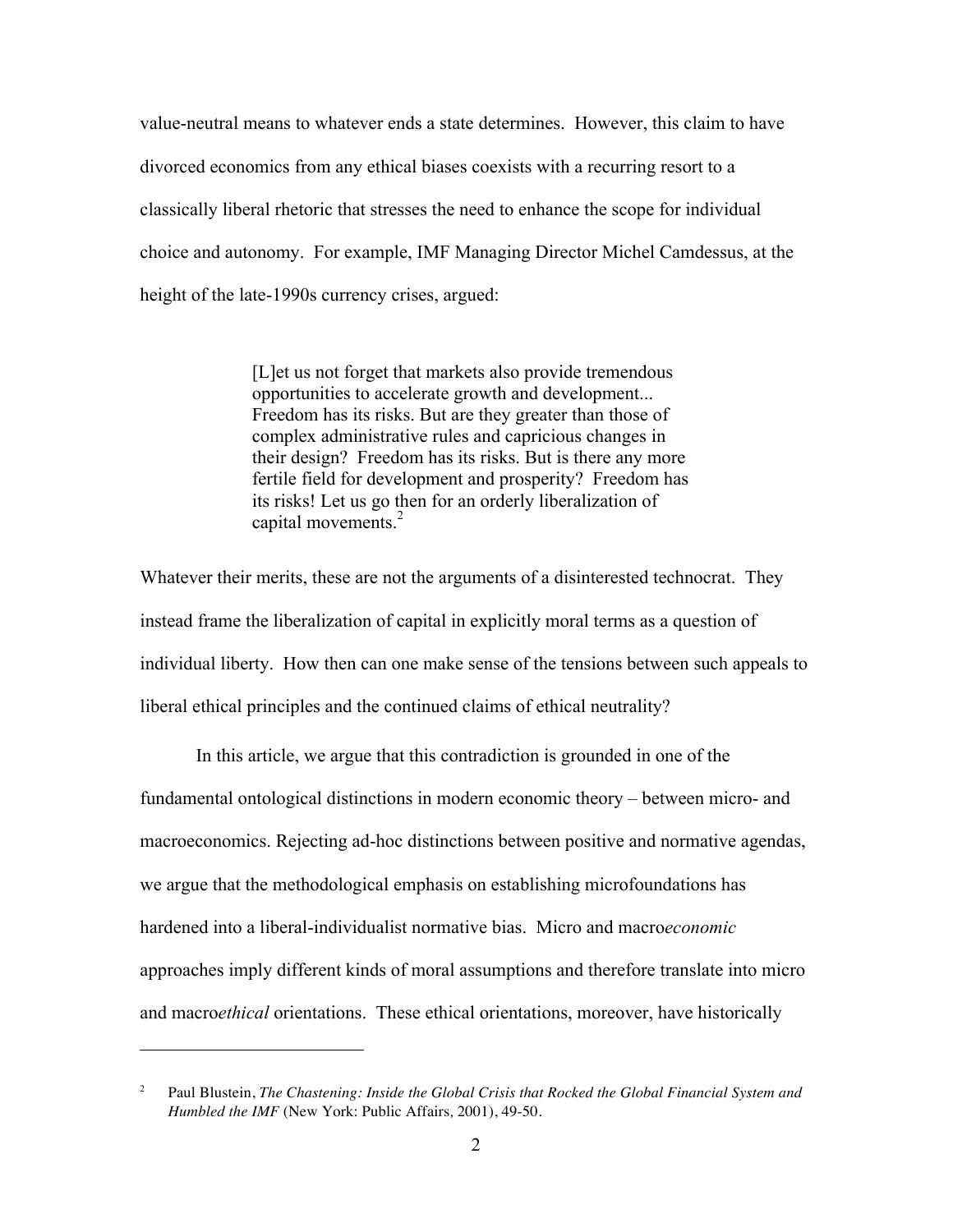had concrete effects on policy decisions. In the first section, we accordingly dismiss the notion that contemporary liberal economics can be seen as simply offering positive rather than as advocating ethical or normative priorities. This entails an initial "ground clearing" to establish the broad ethical assumptions that inform major schools of economic thought. Having established this foundation, we move in the second section to the main claim of the paper: rejecting economists' traditional micro-macro distinction as based on the scale of the units studied, we argue that micro- and macro*economic* approaches imply different micro- and macro*ethical* orientations. We then outline the ethical implications of micro and macroeconomic theories, suggesting that while the micro-classical ontology produces a very individualist morality, the macro-Keynesian approach implies a far more public ethics. These different ethical orientations, moreover, translate into divergent conceptions of moral responsibility and agency.

In the third section, we address the implications of these ontological-ethical distinctions for policy ends, examining their effects on concerns for the balance between public and private interests. Contrasting macro-oriented views of the post-World War II Keynesian era with a more recent emphasis on microfoundations, we argue that economists' recent shift toward an emphasis on microfoundations has obscured possibilities for cooperation to advance any public interest. Early Post-World War II Keynesian and Galbraithian views of the economy as a social realm highlighted the potential contribution of public solutions to overcoming ostensible trade-offs between inflation and unemployment (i.e. the Phillips Curve), or between monetary expansion and currency stability (i.e. the Triffin Dilemma). In contrast, the revived micro-classical views of the 1970s and 1980s have impeded recognition of public interests in domestic or

3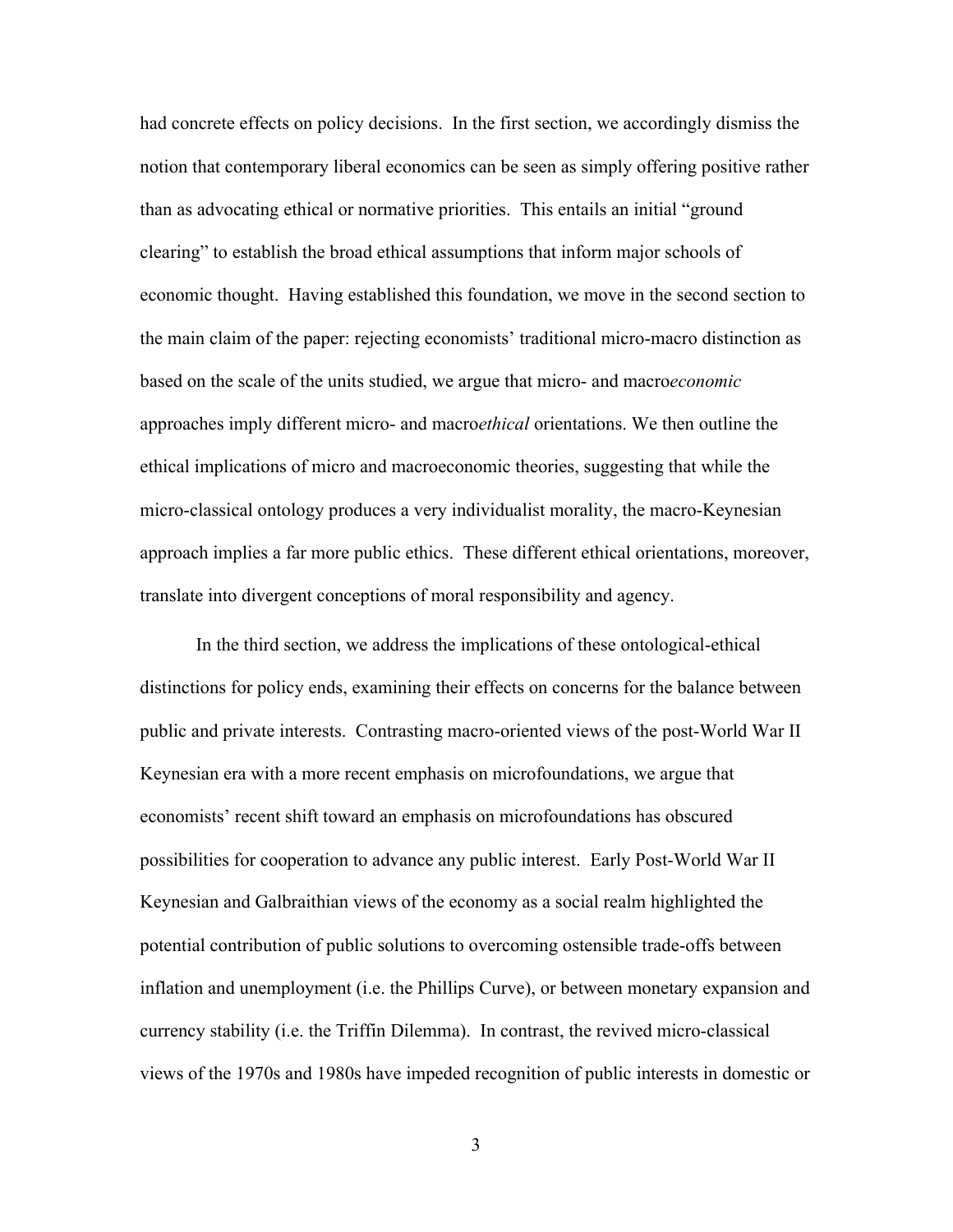systemic cooperation, justifying instead increased central bank independence and the use of currency boards to limit the scope for macroeconomic autonomy and the need for multilateral assistance. Given their ontological and methodological assumptions that "there is no such thing as society" and that individuals comprise the proper focus of scholarly research, economists have implicitly accepted a normative view which precludes cooperation to advance international or public interests.

We conclude by examining the *constitutive* implications of different emphases on private or public interests. This study specifically builds on a growing body of scholarship that has brought new attention to the role of ideas in shaping economic practice. Contributors to this emerging field of constructivist political economy have traced the historical relationship between economic theory and practice, demonstrated the effects of changing economic ideas on government policy, and revealed the historically and culturally specific nature of economic rationality.<sup>3</sup> They have also pointed to the ways in which economic theories can both enable and constrain particular kinds of political identity and agency, thus effectively constituting the world that they purport to describe.<sup>4</sup>

<sup>3</sup> Mark Blyth, *Great Transformations: The Rise and Decline of Embedded Liberalism* (Cambridge: Cambridge University Press, 2002); Jonathan Kirshner, "The Study of Money," *World Politics* 52.April (2000); Kathleen McNamara, *The Currency of Ideas: Monetary Politics in the European Union* (Ithaca: Cornell University Press, 1998); Craig Parsons, *A Certain Idea of Europe* (Ithaca: Cornell University Press, 2003); de Goede, *Virtue, Fortune, and Faith: A Genealogy of Finance* (Minneapolis: University of Minnesota Press, 2005); Jacqueline Best, *The Limits of Transparency: Ambiguity and the History of International Finance* (Ithaca, NY: Cornell University Press, 2005); Wesley Widmaier, "Constructing Monetary Crises: New Keynesian Understandings and Monetary Cooperation in the 1990s," *Review of International Studies* 29.1 (2003).

<sup>&</sup>lt;sup>4</sup> Thus, for example, public choice assumptions of instrumental rationality produce pessimistic assessments of public governance—a process that can, as Colin Hay points out, be self-fulfilling. Colin Hay, "Theory, Stylized Heuristic or Self-Fulfilling Prophecy? The Status of Rational Choice Theory in Public Administration," *Public Administration* 82.1 (2004). See also: Ilene Grabel, "The Political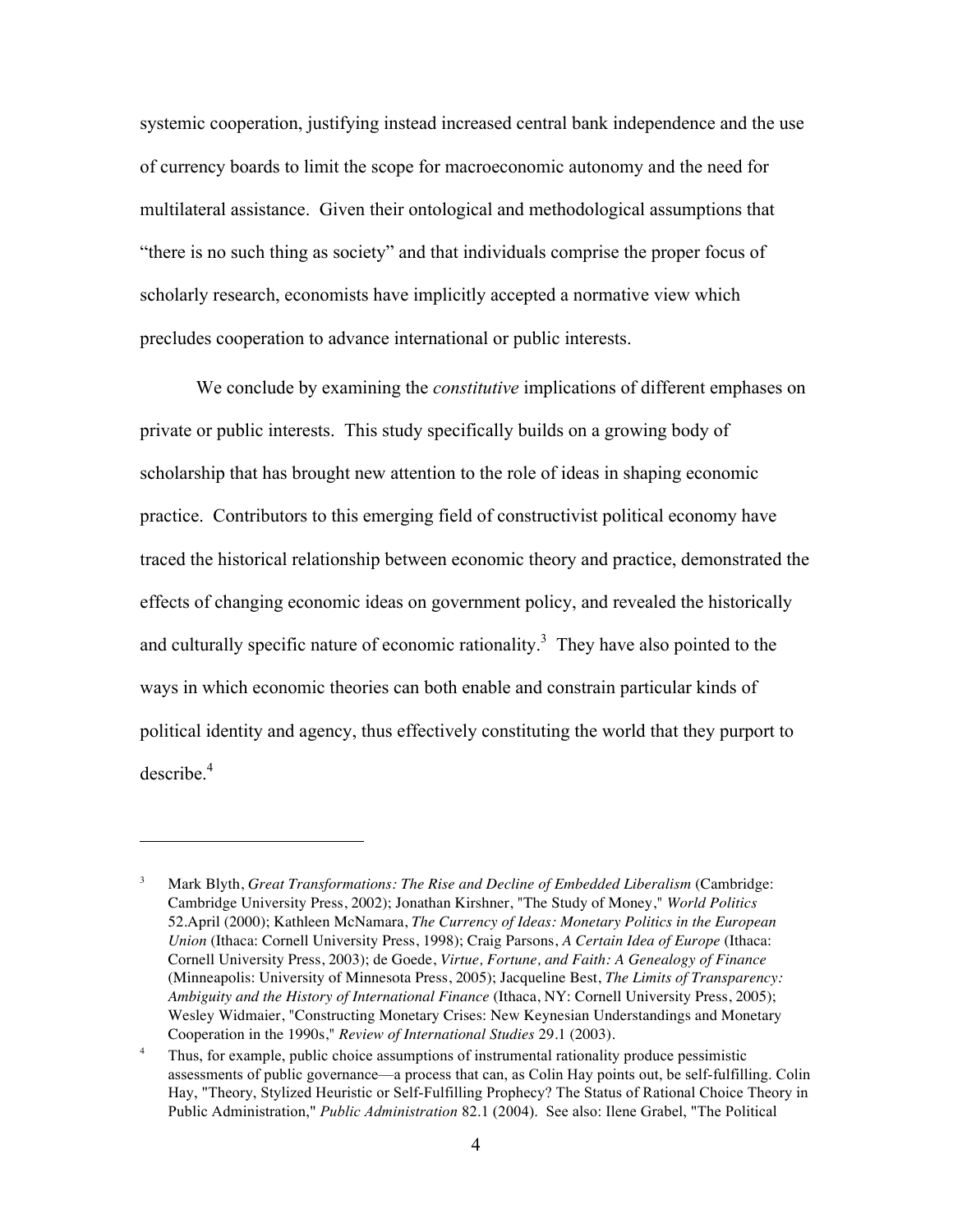Where this article differs from this growing literature is in its emphasis on the ethical dimensions of economic theory and its insight into the unacknowledged stakes of the micro-macro divide. We are suggesting that the socially-constitutive power of economic theory lies not only in its more elaborate and policy-relevant formulations but also in its fundamental building blocks. The very distinction between micro and macro theory is both ontological and ethical: micro and macro theories not only describe but also seek to create fundamentally different economic worlds. From this constructivist vantage, the distinction between "ought" and "is"—or between positive and normative economics—is eroded, as the diffusion of macro or micro ontologies can essentially "create" different normative worlds. $5$  We suggest that scholars and economists must both reflect on the normative assumptions of prevailing economic theories and recognize the effects of their own arguments on economic possibilities. $<sup>6</sup>$ </sup>

### **I. Positively Normative: Economists' Ethical Baggage**

 $\overline{a}$ 

In order to highlight the ethical implications of the micro-macro divide, we must first establish that economic theory does in fact contain an ethical dimension. To do so, we must challenge a key distinction that economists maintain—between "positive" and "normative" approaches to the study of economics. David Hume famously argued in his *Treatise of Human Nature* that "one cannot deduce ought from is," thus implying a

Economy of 'Policy Credibility': The New-Classical Macroeconomics and the Remaking of Emerging Economies," *Cambridge Journal of Economics* 24 (2000).

<sup>5</sup> On reflectivist approaches to the study of management, see Donald A. Schon, *The Reflective Practitioner: How Professionals Think in Action* (New York: Basic Books, 1983).

<sup>6</sup> See Robert Frank, Thomas Gilovich and Dennis T. Regan, 'Does Studying Economics Inhibit Cooperation?' *Journal of Economic Perspectives* 7, no. 2: (1993): 159-171.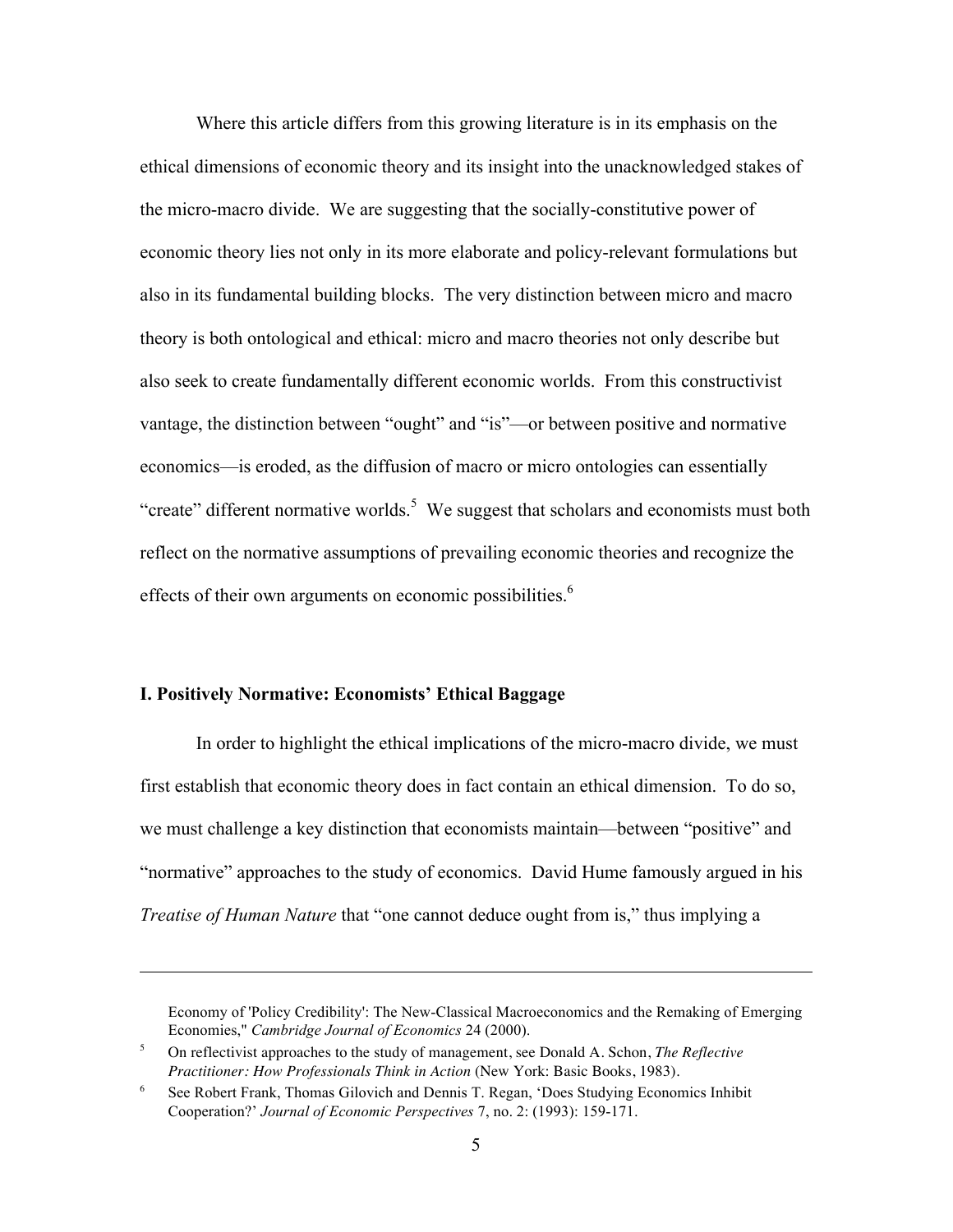logically-absolute distinction between positive and normative theory.<sup>7</sup> Nobel laureate Joseph Stiglitz – like many other contemporary economists – adopts this distinction when he argues that positive economics "is concerned with what 'is,' with describing how the economy functions," while normative economics "deals with what 'should be,' with making judgments about the desirability of various courses of action."<sup>8</sup> This distinction between value-laden and value-free economics is often justified on grounds that contemporary economics simply addresses the means to varied policy ends, rather than dictating the ends themselves.<sup>9</sup> These distinctions between the ends and means of economic policy and between normative and positive economics can be challenged on two related grounds: first, even as they seek to focus on economic means, economists do in fact work to shape economic goals; second, economists also make specific claims about the ends of economic policy, and in doing so draw on ethical assumptions.

First, economists claim to discuss only policy means, not policy goals. As Mark Blaug observes in his study of economic methodology, economists argue that they merely "[l]et governments decide their 'objective function' defined in terms of the multiple ends or goals of economic activity." In this division of labor, "it is the task of economists to delineate the 'possibility function,' the costs and benefits of alternative allocations of scarce means."<sup>10</sup> However, "possibility functions" can themselves enable and constrain specific "objective functions;" in many instances the economic tools offered to

<sup>7</sup> David Hume, *A Treatise of Human Nature* (Oxford: Oxford University Press, 2000). For a discussion of the centrality of Hume's "guillotine" see: Mark Blaug, *The Methodology of Economics: Or How Economists Explain* (Cambridge: Cambridge University Press, 1980) 130.

<sup>&</sup>lt;sup>8</sup> Joseph Stiglitz, *Principles of Macroeconomics*, 21 (emphasis in original).<br><sup>9</sup> For a discussion of the attempts to render welfare economics value-free, see: Amartya Sen, *On Ethics and Economics* (Oxford: Blackwell, 1987) Ch. 2.

<sup>10</sup> Blaug, *The Methodology of Economics* 149.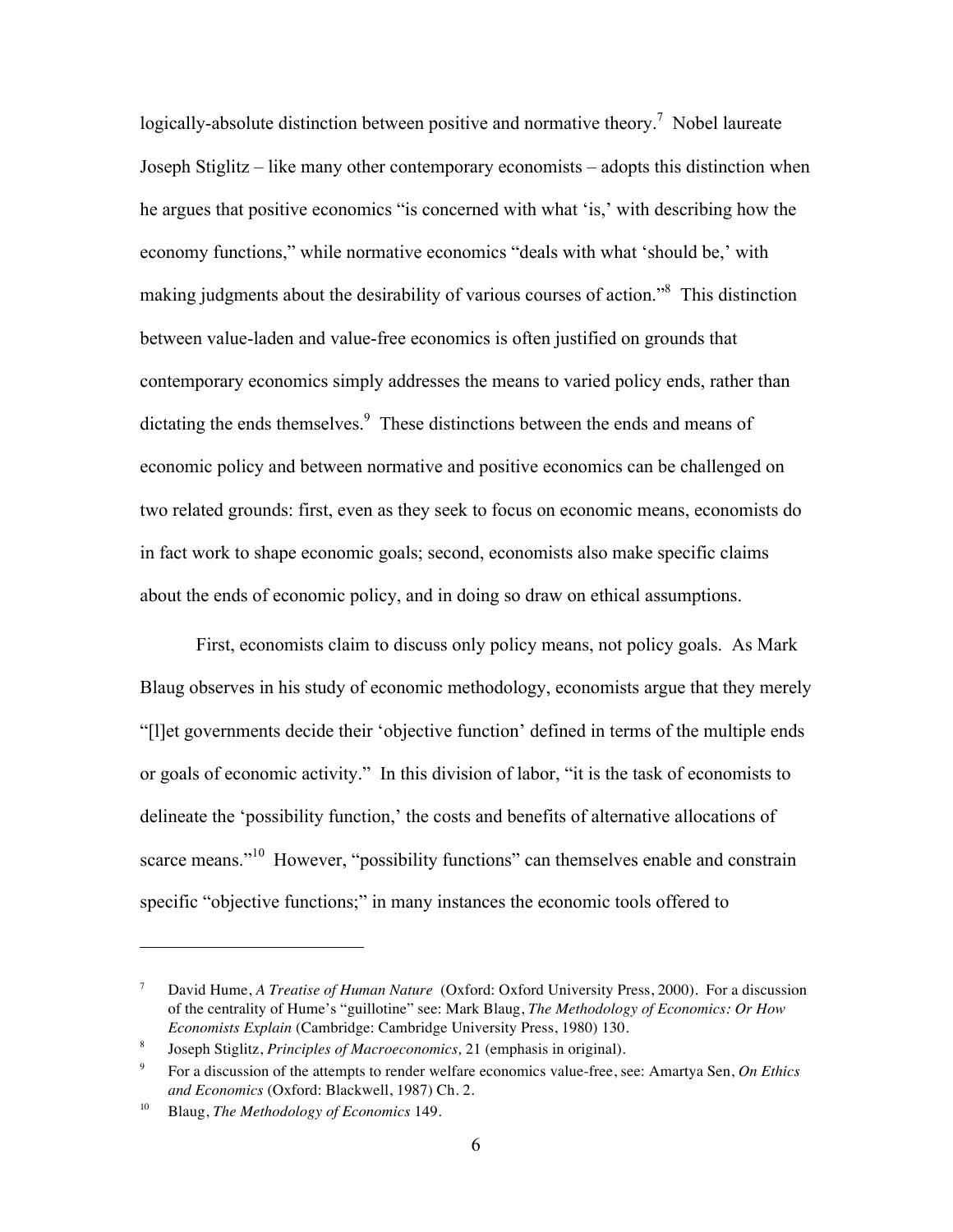policymakers shape the range of possible objectives. For example, economists' widely shared notion that an "impossible trinity" of policy goals exists, one that precludes the reconciliation of capital mobility, monetary stability, and policy autonomy. In 1999, as Deputy Treasury Secretary, Lawrence Summers asserted that "the core proposition of monetary economics is a *trilemma*: that capital mobility, an independent monetary policy and the maintenance of a fixed exchange rate objective are *mutually incompatible*."<sup>11</sup> In this view, the constraint of capital mobility means that *any* attempt at a monetary stimulus – increasing liquidity to lower interest rates and raise employment – runs the risk of spurring a run on a currency. Conversely, any attempt at restoring monetary stability – through efforts to "soak up" excess reserves – will drive up interest rates and compromise growth. The free flow of money across borders thereby constrains policymakers, making the reconciliation of full employment and price stability impossible. As we establish below, in prematurely branding this trio of goals "impossible," economists do not simply recommend specific instruments, but rather rule out specific policy ends.

Secondly, economists themselves often make ethical claims regarding different ends, drawing on varied utilitarian, liberal individualist and communitarian frameworks to do so. Following Jeremy Bentham, the utilitarian calculus can be generally expressed as espousing as an ethical goal "the greatest good for the greatest number." Utilitarian ethics play a central part in approaches that stress an overriding concern for scarcity and implicitly treat the Gross Domestic Product as the highest priority of policymakers. More

<sup>&</sup>lt;sup>11</sup> Quote in text from Lawrence H. Summers, "Building an International Financial Architecture for the 21st Century," Remarks to the Cato Institute, 22 October 1999 <http://www.treas.gov/press/releases/rr2770.htm> (emphasis added)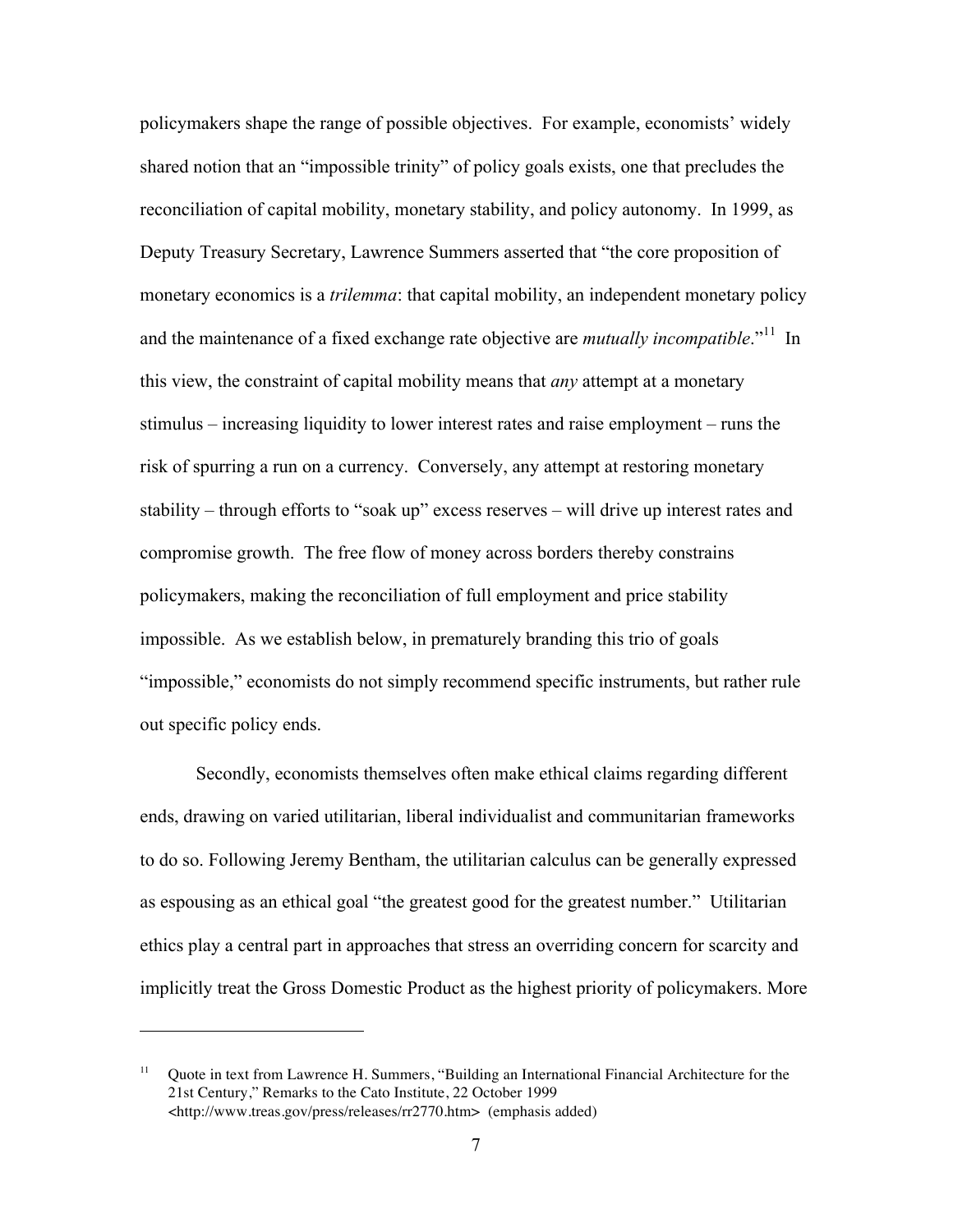broadly, much economic reasoning relies on a particular kind of narrow utilitarian welfarism: as Nobel laureate Amartya Sen explains in *On Ethics and Economics*, "[w]elfarism is the view that the only things of intrinsic value for ethical calculation and evaluation of states of affairs are individual utilities."<sup>12</sup> At the heart of utilitarian ethics, and much of the economic analysis that relies on it, is the assumption that the general good, or welfare, can be determined by aggregating the utilities of individual members. One of the most common economic means of measuring this aggregate welfare is that of Pareto-optimality—a state in which no-one can be made better off without also making someone else worse off. Economists have arguably seen their stress on "neutral" utilitarian frameworks, with their easily quantifiable "bottom lines" like Pareto-optimality as a way of avoiding complicated ethical debates and assuming the mantle of a normal science. Yet the focus on this single ethic does not make their approach any less normative; at the end of the day, economists are still making important assumptions about what constitutes a morally defensible definition of human welfare.

Indeed, many economists are themselves unsatisfied with the normative implications of utilitarian criteria, including two of the most influential economists of the past half-century, Milton Friedman and John Kenneth Galbraith. These two economists engaged in an ongoing debate that was explicitly ethical. One the one hand, Friedman and his followers argued for a greater attention to individual rights. On the other, Galbraithian economists argued that unqualified market competition risked undermining public interests in collective well-being. Neither economist was opposed to more growth itself, but rather each felt that brute growth on its own – the utilitarian ethic – was

<sup>12</sup> Sen, *On Ethics and Economics*, 40.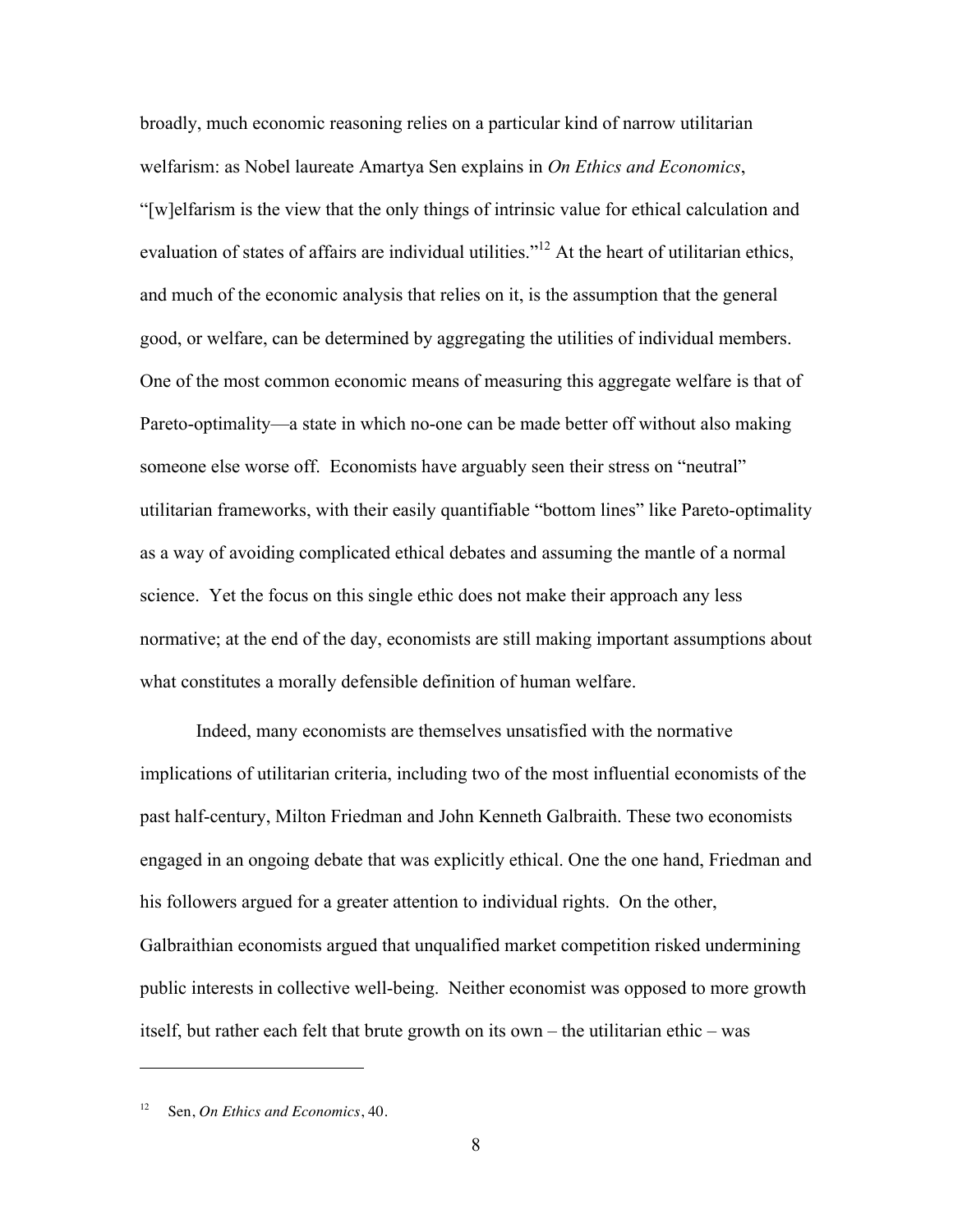insufficient in producing a healthy society, absent the protection of private or public claims.

From the more classically liberal vantage, Milton Friedman's arguments offer a clear illustration of the interplay between ontological and ethical assumptions. Friedman believed that the individual agent – as worker or business agent – should be the fundamental focus of economic analysis. Dismissing notions of corporate social responsibility and claims that firms should exercise price restraint on behalf of any "public interest," Friedman argued that, "[o]nly people can have responsibilities." He elaborated that a corporation

> …is an artificial person and in this sense may have artificial responsibilities, but 'business' as a whole cannot be said to have responsibilities, even in this vague sense....the difficulty of exercising 'social responsibility' illustrates, of course, the great virtue of private competitive enterprise–it forces people to be responsible for their own actions and makes it difficult for them to 'exploit' other people for either selfish or unselfish purposes. They can do good–but only at their own expense."<sup>13</sup>

This passage thereby speaks to Friedman's emphasis on individualist ethics and his departure from a purely utilitarian position.

In contrast, John Kenneth Galbraith stressed the need to balance respect for private interests with a sense of broader public interests. Criticizing the utilitarian reliance on GDP as the yardstick for economic analysis, he highlighted questions regarding the social purposes to which economic resources would be devoted.

<sup>13</sup> Milton Friedman, "The Social Responsibility of Business is to Increase Its Profits," *New York Times Magazine* (September 13, 1970). <www.colorado.edu/studentgroups/libertarians/ issues/friedman-socresp-business.html>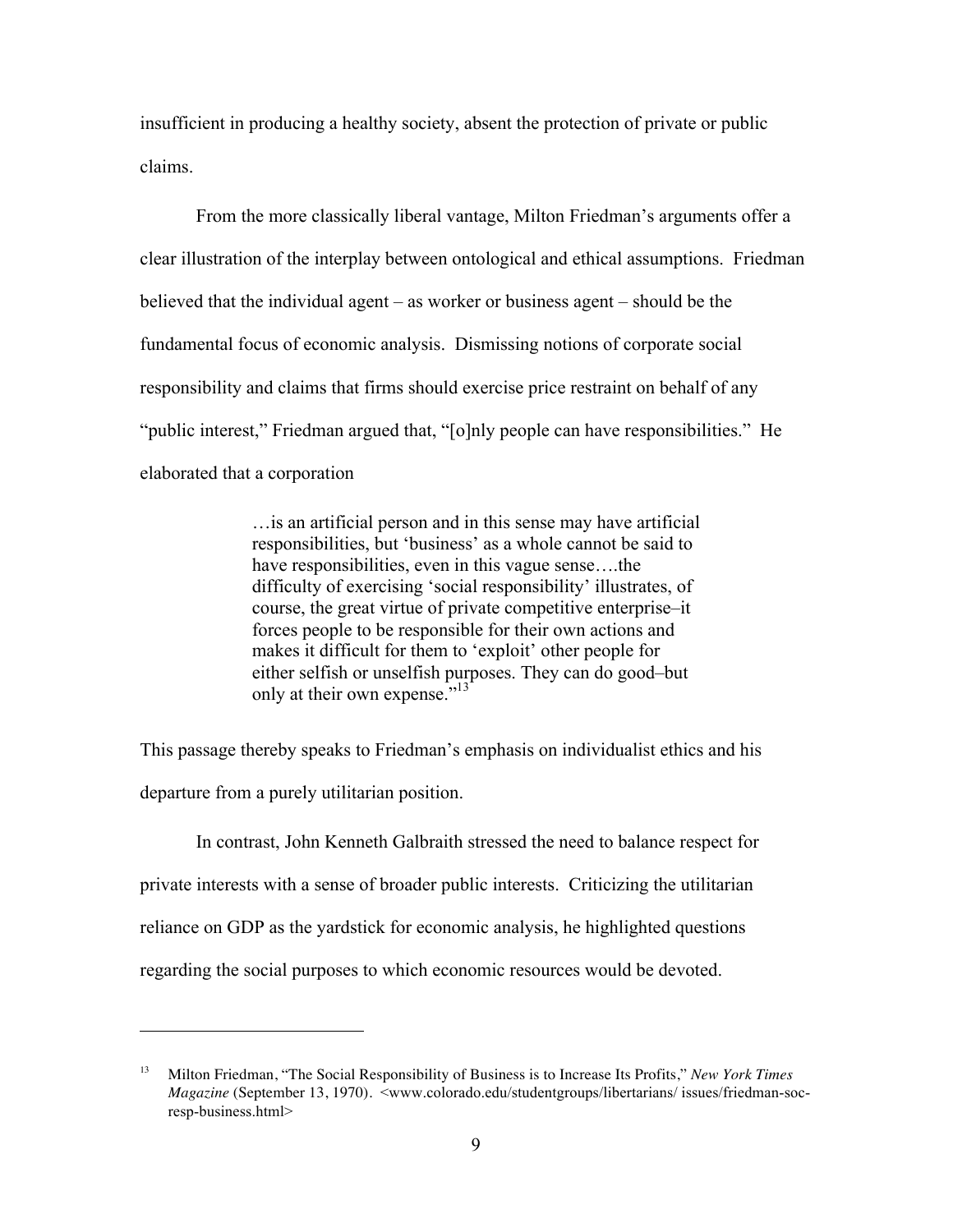Lamenting that "the ancient preoccupations of economic life – with equality, security, and productivity – [had] been narrowed down to a preoccupation with productivity and production," Galbraith argued for a different measure of well-being, one that would recognize the need for "social balance… between the supply of privately produced goods and services and those of the state."<sup>14</sup> This would hopefully engender a society more immune to the creation of purely private wants, as well as enable firms and unions to recognize the merit of private restraint to advance public interests in monetary stability.

As this overview demonstrates, whether adopting a utilitarian principle, a liberal individualist emphasis on the value of freedom, or a more communitarian emphasis on the public good, economists have historically relied on ethical insights in defining their first principles. In spite of the rhetorical effort to separate positive from normative economics, ethics continue to intrude in economic analysis. Moreover, as we will argue below, one of the most important forms that this normative bias takes is in the choice of a micro or macro-economic approach to economic analysis.

### **II. Macro vs. Micro: Whose Ethics?**

 $\overline{a}$ 

In mainstream texts, the micro-macro difference has widely been expressed in terms of questions regarding the size or scale of the units being studied. Consider, for example, the distinction drawn by Nobel laureate Joseph Stiglitz. In his *Principles of Macroeconomics* textbook, Stiglitz argues:

<sup>14</sup> John Kenneth Galbraith, *The Affluent Society* (Boston: Houghton-Mifflin, 1958), pp. 201.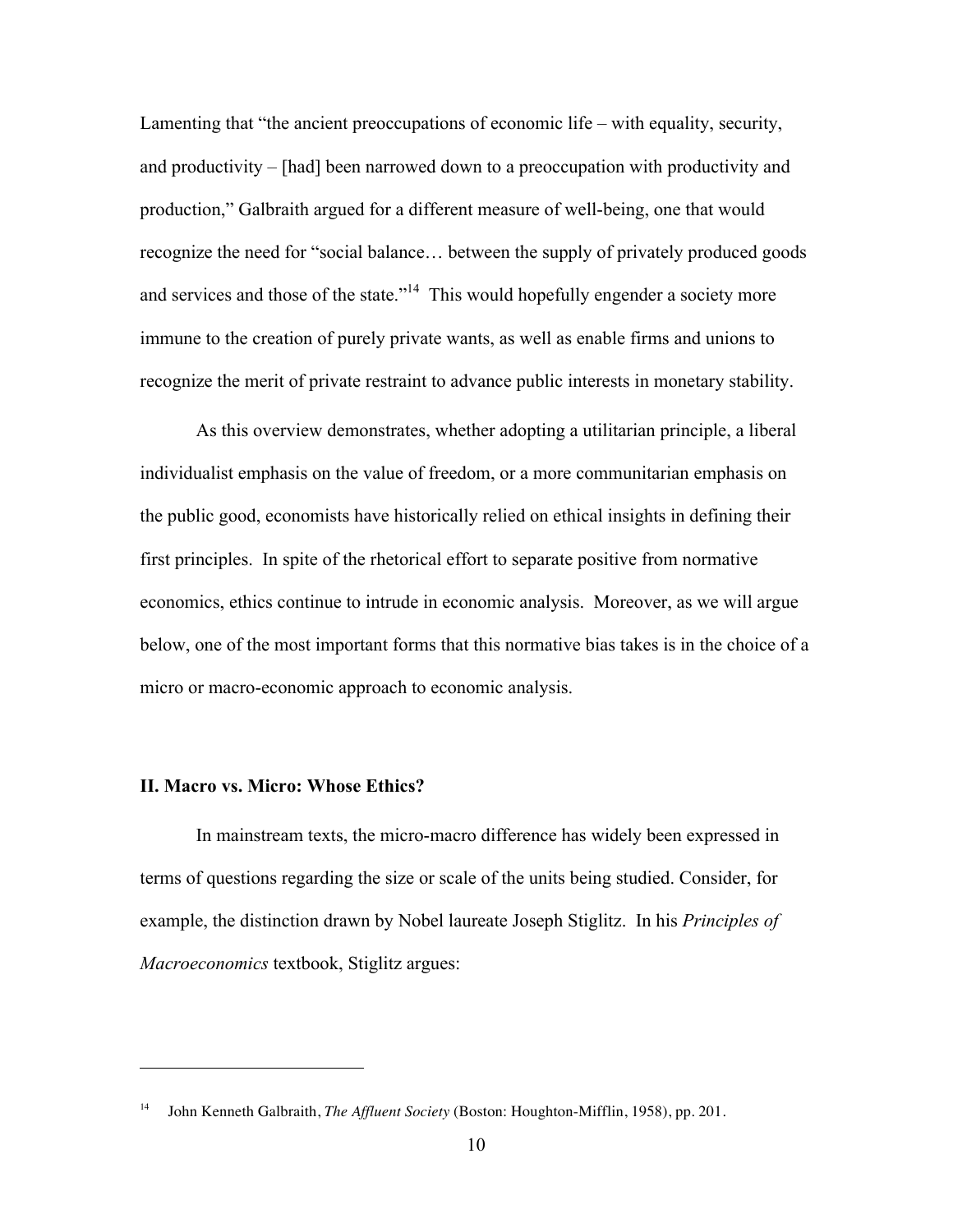The detailed study of product, labor, and capital markets is called *microeconomics*. Microeconomics ('micro' is derived from the Greek word meaning 'small') looks at the behavior of the units – the firms, households and individuals – that make up the economy. It is concerned with how the individual units make decisions and what affects those decisions. By contrast, *macroeconomics* ('macro' comes from the Greek word meaning 'large') looks at the behavior of the economy as a whole, in particular the behavior of such aggregate measures as the overall rates of unemployment, inflation, economic growth, and the balance of trade.<sup>15</sup>

From Stiglitz's (widely-shared) perspective, the difference between the micro and macro realms is one between the study of the individual and the aggregate. However, micro and macro perspectives must be about more than simple differences between units and aggregates. The "aggregate" statistic of GDP is, after all, simply the income of the "unit" of the nation-state. In this section, we argue that micro- and macro-perspectives embody both different ontological assumptions regarding agents and structures and different methodological assumptions regarding the proper means of economic analysis. We then address the ethical implications of these distinctions, particularly regarding moral *responsibility* and moral *agency*.

# *Micro Ontology, Moral Responsibility, and Moral Agency*

Microeconomic perspectives are rooted in a profoundly atomistic ontology. They implicitly hold that only individual actions have economic meaning and that larger social phenomena have no existence that cannot be reduced to their component parts. Modern microeconomics has its roots in the general equilibrium theory of Leon Walras, first

<sup>15</sup> Joseph Stiglitz, *Principles of Macroeconomics (Second edition)* (New York: WW Norton and Company, Inc., 1997), 17 (emphasis in original).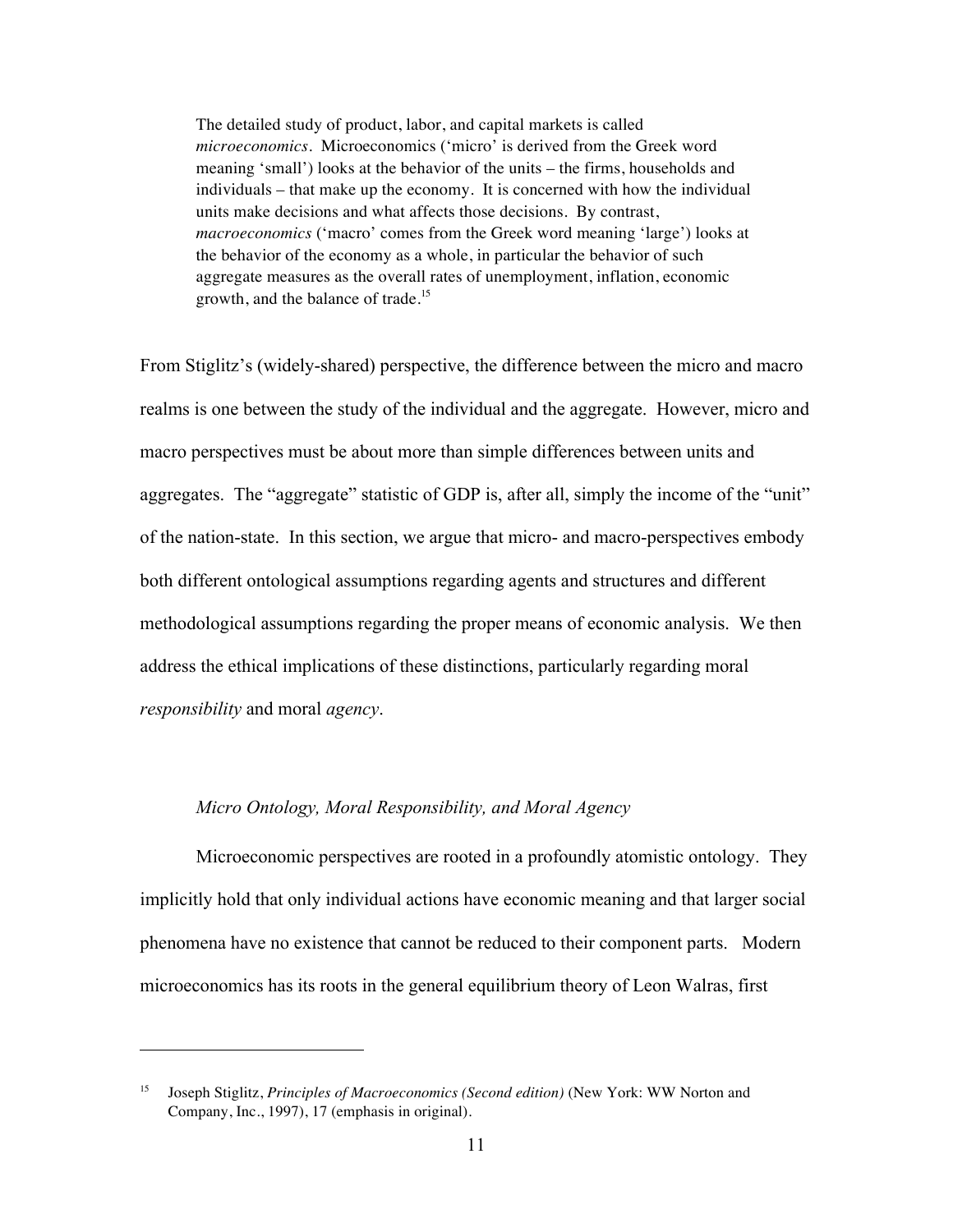developed in 1874 and later consolidated in the mid-twentieth century. General equilibrium theory postulates that the rational behaviour of utility-maximizing consumers and producers will, under certain conditions, result in an equilibrium between amounts of goods demanded and supplied.<sup>16</sup> General equilibrium theory has become the touchstone of microeconomic analysis because it has enabled theorists to explain large-scale economic patterns by relying only on the behaviour of rational individual actors. Microeconomic analysis asserts that all macro-level economic explanations must be based on microfoundations consistent with the classic liberal conception of the individual as a rational agent. E. Roy Weintraub argues in this way that microeconomic theory assumes that macroeconomics can be reduced to its microfoundations: It denies "that aggregative *theorizing* could provide any significant insight that was *logically* unattainable from a more rigorous disaggregative approach. $17$ 

This ontological individualism has several key ethical implications. Because the social world has no independent meaning outside the action of individuals, microclassical approaches place significant emphasis on the individual as *responsible* for his or her own economic welfare. For example, Milton Friedman's economic ontology is tied to a conception of ethics in which only individuals can be morally responsible. His moral individualism, in turn is also very closely connected to his distaste for government

<sup>16</sup> Léon Walras, Elements of Pure Economics. Trans. William Jaffé. (Homewood, Ill.: D. Irwin: 1965) For discussions of Walras's influence on microeconomic methodology, see: E. Roy Weintraub, *Microfoundations: The Compatibility of Microeconomics and Macroeconomics* (Cambridge: Cambridge University Press, 1979) Chapter 1; Blaug, *The Methodology of Economics*, 187.

<sup>17</sup> Weintraub, *Microfoundations,* 7. Emphasis in original.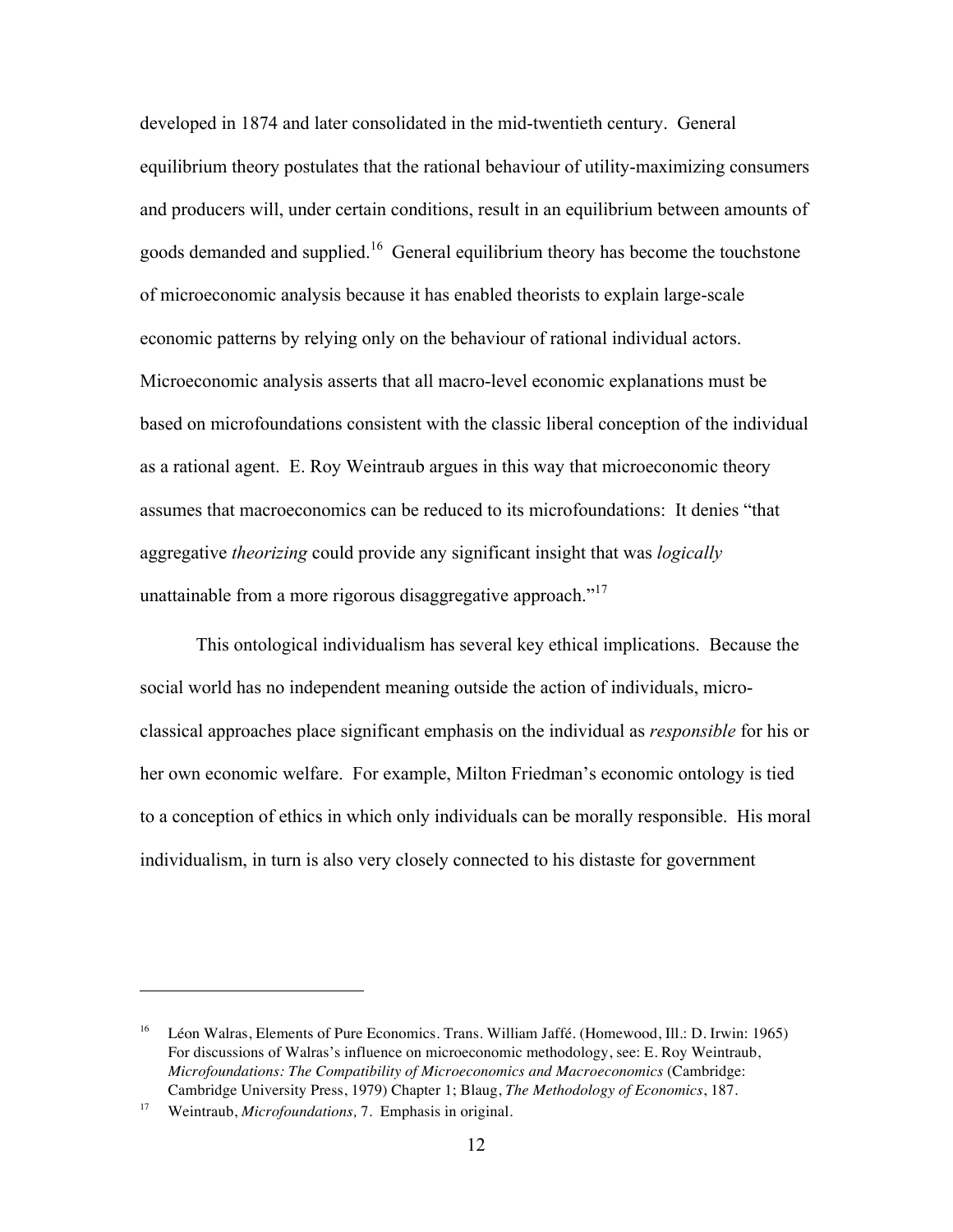interventions in the economy, which he enumerates in this same text.<sup>18</sup> While only individuals can be responsible, governments can be irresponsible—when they ignore the dictates of neoclassical theory in favor of Keynesian strategies. Milton Friedman provides a particularly forceful statement of this moral logic in "Good Ends, Bad Means," where he challenges the 1986 pastoral letter of the American Catholic Bishops, "Catholic Social Teaching and the U.S. Economy" on ontological and then ethical grounds. $^{19}$ 

> The bishops write, 'A country . . . has a moral obligation'; 'Society has a duty'; 'Government has a moral function'; 'What does the economy do *for* people? What does it do *to*  people?' . . . . There is another moral view that suggests something wholly different: that 'a country' or a 'society' is a collection of individuals; that the basic entity is the individual or, more fundamentally, the family, and that only individuals can have moral obligations. $^{20}$

The micro-classical pessimism about public officials in general and public economic interventions in particular is tinged with this individualist moral vision.

Microeconomic assumptions further have different implications for conceptions of *moral agency*. Microeconomic theory, with its emphasis on individual choice as the motor that drives all economic action, is often seen as an agency-centered approach. Yet, as Colin Hay has pointed out, contemporary rational choice approaches, which apply the

<sup>18</sup> Milton Friedman, "Good Ends, Bad Means," in Thomas M. Gannon, ed., *The Catholic Challenge to the American Economy,* (New York: MacMillan, 1987), p. 105.

<sup>19</sup> On the pastoral letter, see Thomas M Gannon (ed.), *The Catholic Challenge to the American Economy: Reflections on the U.S. Bishops' Pastoral Letter on Catholic Social Teaching and the U.S. Economy*  (New York: MacMillan, 1987)

<sup>&</sup>lt;sup>20</sup> Milton Friedman, "Good Ends, Bad Means," pp. 104-105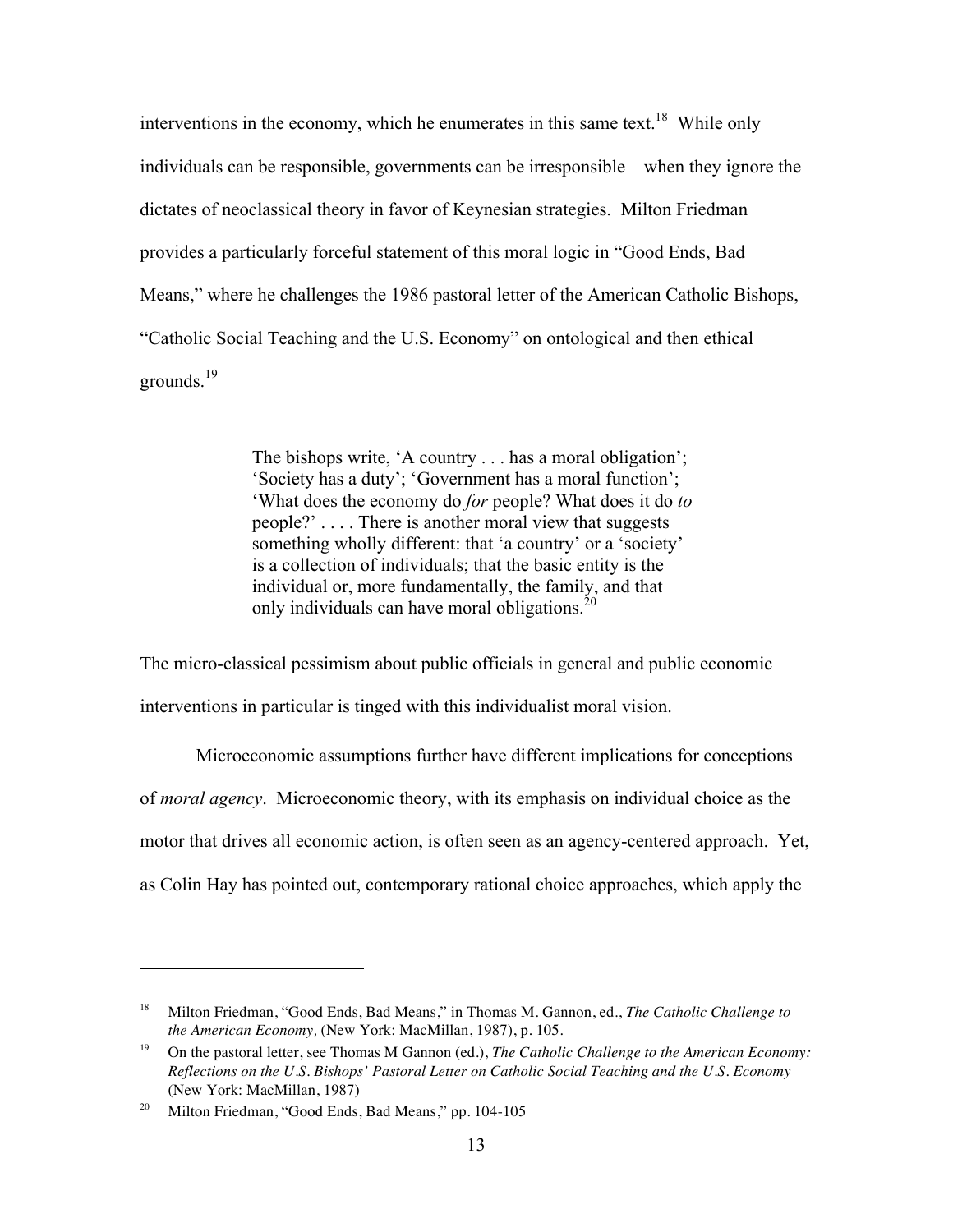logic of microfoundations to both economic and non-economic realms, in fact deny agency almost completely:

For, within any rational choice model, we know one thing above all: that the actor will behave rationally, maximizing his or her personal utility. Consequently, *any rational actor in a given context will choose precisely the same (optimal) course of action*. . . . "When is a choice not a choice?" Answer: "When it is a rational choice."<sup>21</sup>

Thus, although individuals are the key actors in the microeconomic universe, they only have a very weak kind of practical or moral agency, for there is only one rational choice in any given economic context. There is accordingly little role for public deliberation or debate in this system.

# *Macro Ontology, Moral Responsibility, and Moral Agency*

While notions like the public or the common good do not disappear completely in micro-classical analyses, they become additive. In contrast, the macro-Keynesian universe is not just made up of atomistic individuals, but also includes social entities and forces that possess an autonomous standing. Although many of his interpreters have sought to minimize the full implications of Keynes' insights, reducing Keynesian macroeconomics to a special case of neoclassical economics, such representations are misleading. If we consider Keynes' work in its entirety, we discover a kind of macroeconomic analysis that cannot be easily reconciled with neoclassical microeconomics. Keynesian macroeconomic theory treats interactions between agents as

<sup>&</sup>lt;sup>21</sup> Hay, "Theory, Stylized Heuristic or Self-Fulfilling Prophecy?" 52, 53.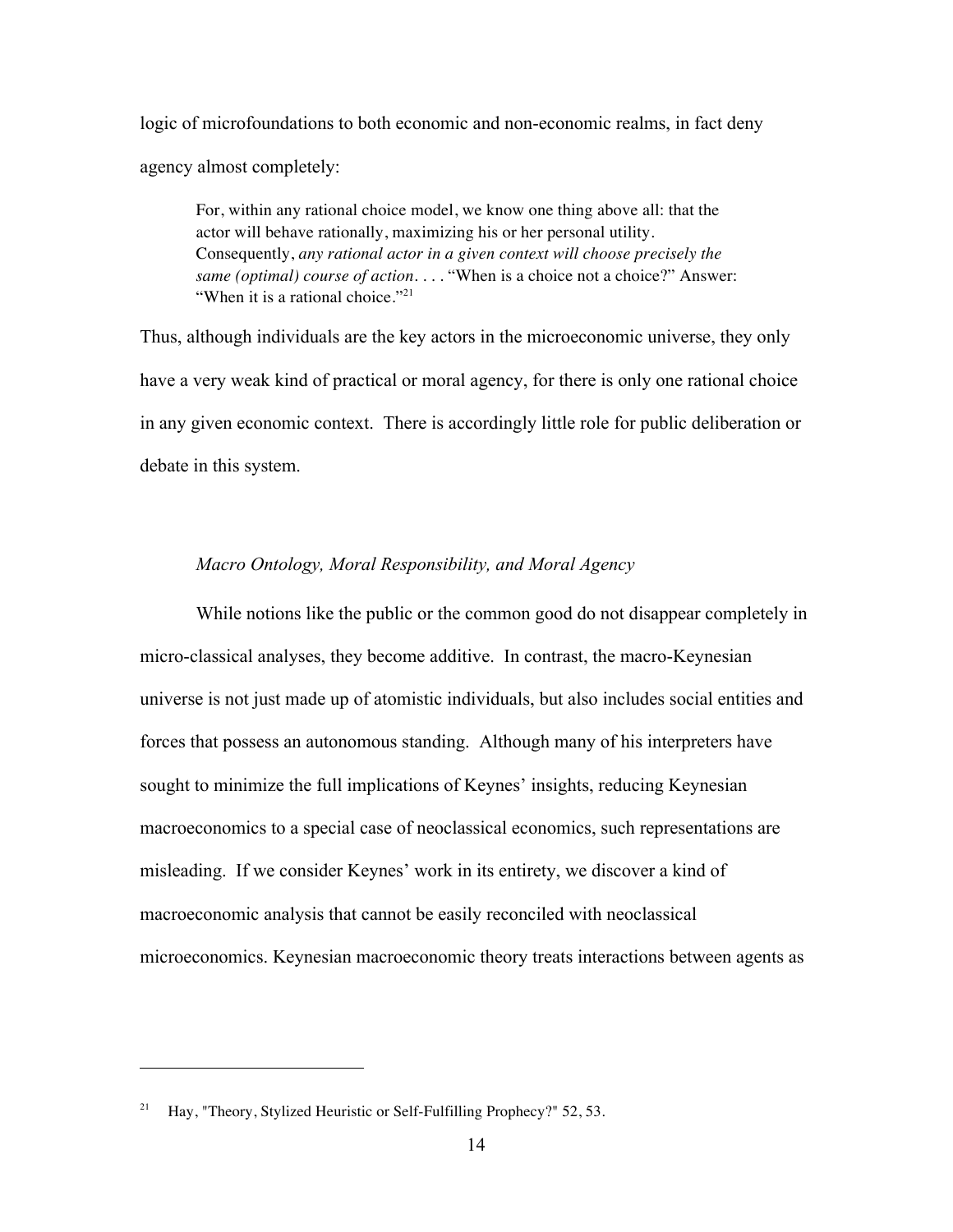having an independent standing, and sees the aggregate as more than the sum of individual parts. Macroeconomic methodology thus depends on a social ontology.

Keynes argued that long-term expectations played a central role in determining levels of investment.<sup>22</sup> He saw the economic realm as plagued by a deep and pervasive *uncertainty*, the effects of which would generate more than normally-distributed errors in the formation of expectations. Uncertainty was not simply a subjective state, but rather pertained to matters about which "there is no scientific basis on which to form any calculable probability whatsoever. $^{23}$  Constrained by uncertainty, agents necessarily relied on shifting conventions, based on assumptions that "existing market valuations... [are] uniquely *correct* in relation to our existing knowledge of the facts."<sup>24</sup> Indeed, precisely because agent expectations are shaped by convention and potentially selffulfilling, public forms of economic action become necessary to stabilize macro-level processes. The performance of the economy can depend on what actors expect it to be: if they are pessimistic, they may hoard rather than spend funds, fuelling an economic downturn; if they are optimistic, self-fulfilling wage-price spirals might take on a momentum of their own.<sup>25</sup>

<sup>22</sup> See, for example, Chapter 12 in the *General Theory*.John Maynard Keynes, *The General Theory of Employment, Interest and Money* (New York: Harcourt Brace, 1936); John Maynard Keynes, "The General Theory of Employment," *The Quarterly Journal of Economics* 51.2 (1937), 214.

<sup>&</sup>lt;sup>23</sup> Keynes, "The General Theory of Employment," 214.

<sup>24</sup> Keynes himself recognized that at points agents could form subjective estimates for some *probabilities* (e.g., the roll of the dice or the flip of a coin), but argued that in many instances, they could not form estimates for fundamentally unknowable *possibilities* (e.g., economic shocks, wars, or natural disasters). Keynes, *The General Theory,* p. 152.

<sup>25</sup> John Maynard Keynes, *The General Theory of Employment Interest and Money* (New York: Harcourt Brace, 1964) 316-17.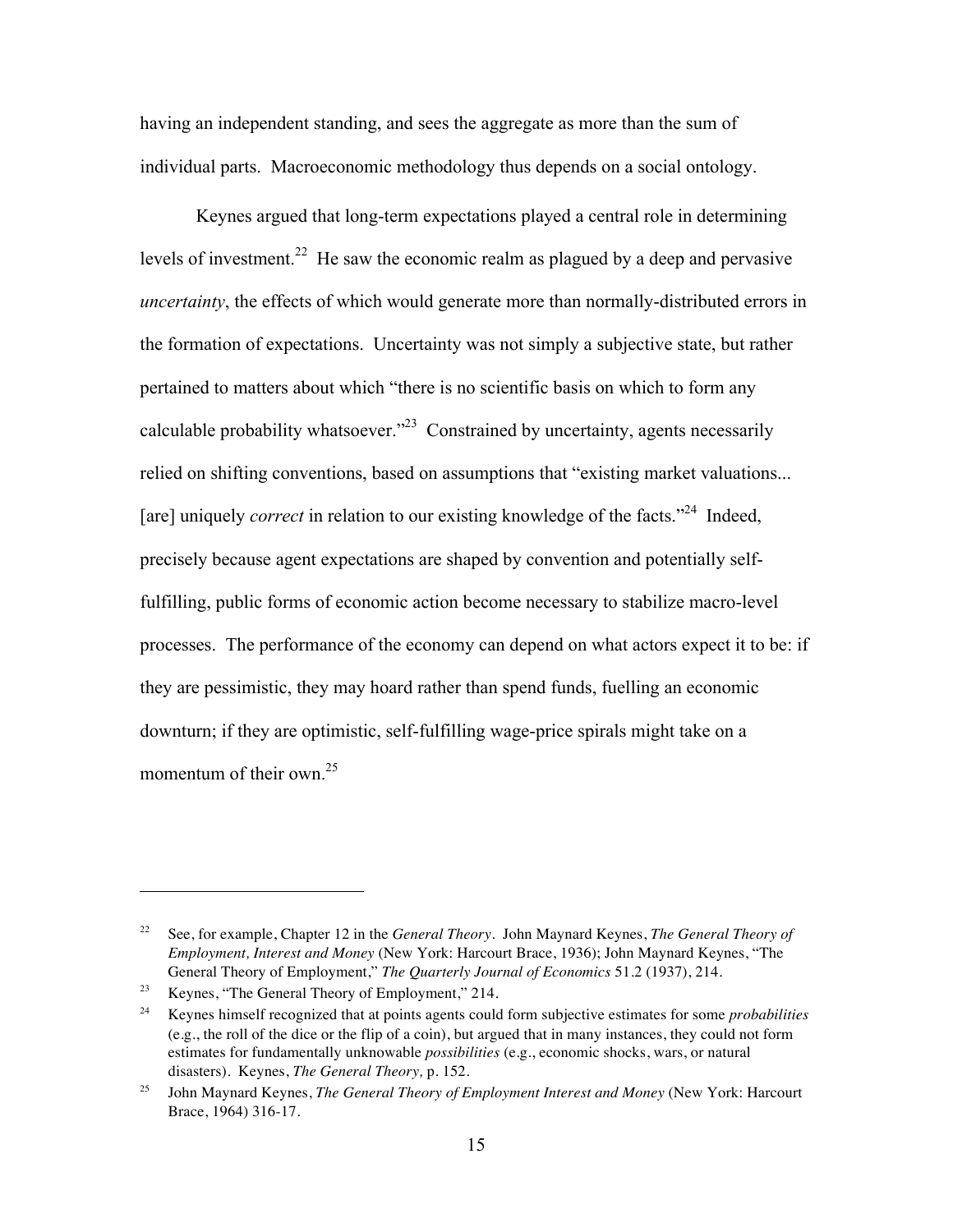These assumptions have quite different implications for *responsibility* and *agency.*  First, because the economy is itself greater than the sum of its component parts, an individual *may not be fully responsible* for her or his economic failings or successes. Given that Keynesian theory suggests that public efforts to lower unemployment, increase investment, or raise confidence *can* work to reduce economic hardship, the state does in fact have a moral obligation to its citizens to pursue their economic welfare. From this vantage, an individual's responsibility for his or her wealth is always complicated by these broader systemic forces. For example, an individual investor's success or failure in anticipating market trends could not be reduced to concerns for efficiency in the use of information. Similarly, a wage laborer's loss of employment need not be her or his own responsibility, since, Keynes insisted, some unemployment is involuntary. Because workers cannot control real wages but only money wages, he argued, they may inadvertently price themselves out of employment.<sup>26</sup>

In macro-Keynesian theory, notions of moral *agency* are likewise complicated by the social nature of the economy. *Collective* moral agency exists where public deliberation itself shapes the scope for possible economic policies. Depending on the climate of expectations, different policies may have more or less effectiveness. Policymakers cannot in fact determine which steps might be more effective in the absence of some sense of the social context. Because Keynesians see the economy in social terms, they are accordingly more open to seeing the public good as something that

<sup>&</sup>lt;sup>26</sup> Keynes thus disputed the classical assumption that wages are equal to the marginal disutility of that amount of employment. Keynes, *The General Theory of Employment Interest and Money* 13.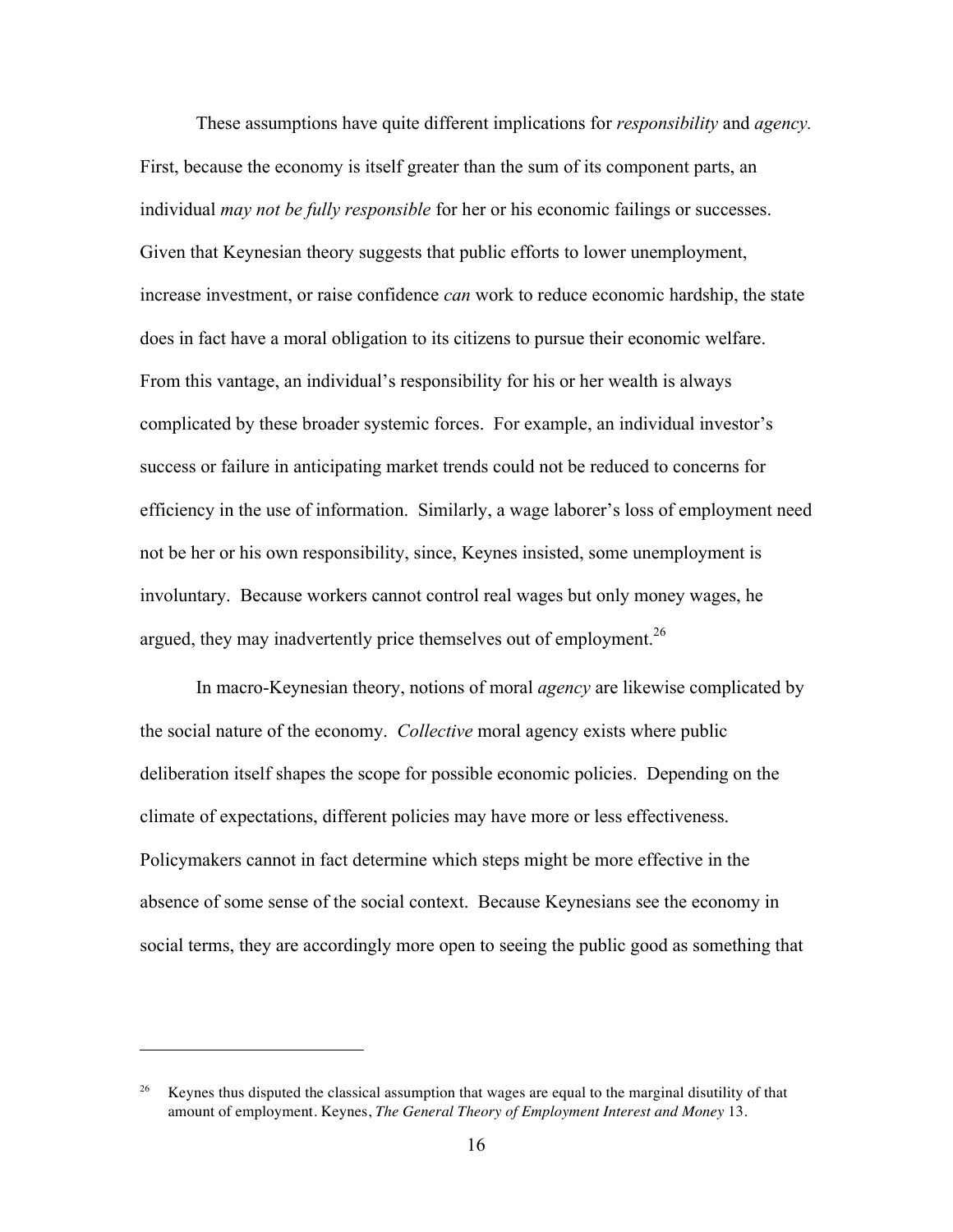is subject to public discussion and debate.<sup>27</sup> For example, if public attitudes are broadly cynical regarding the possibilities for wage and price restraint, incomes policies will not work. In contrast, if there exists a broad sense of patriotism or belief in notions of collective action, incomes policies will work. As John Kenneth Galbraith said of his wartime efforts at price control, "a community that has come to regard war as a tragedy stigmatizes illegal profiteering as a more heroic age did not. The freebooting merchants who supplied the Continental or Union armies of the Civil War would be distressed at the restraints which public opinion has imposed on their descendants."28 Economic policy effectiveness cannot be divorced from a sense of the social context.

Far from being purely technical distinctions, the differences between micro and macroeconomic theories possess substantial ethical implications. They embody two fundamentally incompatible economic ontologies—a predictable micro-classical universe made up of rational isolated individuals and a much more uncertain macro-Keynesian world of both individuals and social forces. Micro and macro ontologies, in turn, involve very different ethical assumptions: micro-classical individualism embodies an individualist ascription of moral responsibility and a powerless conception of moral agency. Macro-Keynesian social conception of the economy in contrast implies a public conception of the good, a more complex conception of moral responsibility and a more expansive approach to moral agency that emphasizes the role of collective action. In the

<sup>&</sup>lt;sup>27</sup> Whereas micro-classical economists like Willes see this as a mark against Keynesianism, since it means that welfare is not entirely objectively knowable, contemporary Keynesian-inspired economists like Ilene Grabel have suggested that the debatable nature of the economic good is in fact a sign of an economy's democratic credentials. M. H. Willes, "Rational Expectations as Counter-Revolution," *The Crisis in Economic Theory*, eds. D. Bell and I. Kristol (New York: Basic Books, 1981) 89; Grabel, "The Political Economy of 'Policy Credibility'."

<sup>28</sup> John Kenneth Galbraith, "Reflections on Price Control," *The Quarterly Journal of Economics.* 1946 (60):475-489, at p. 481.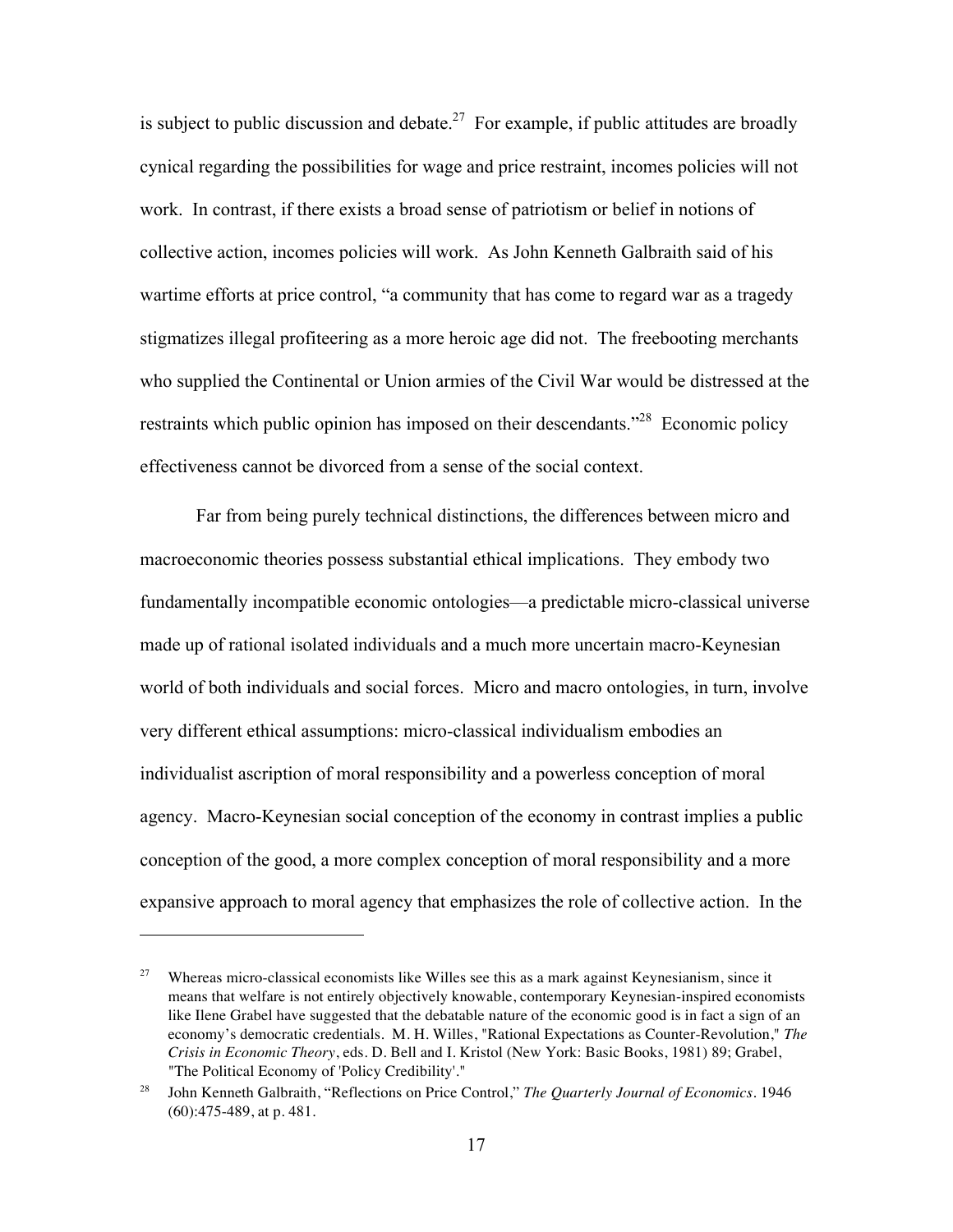next section, we show how these approaches have had concrete policy implications over the past century.

### **III. From Ontology to Policy**

This section contrasts micro-classical and Macro-Keynesian perspectives as they have evolved in tandem with each other over the past century, emphasizing the interplay of their assumptions regarding the public or private good and possibilities for reconciling monetary stability and growth. We show first how Keynesian understandings, in highlighting uniquely public interests, justified the construction of an interrelated set of wage, price and currency guidelines as a means to reconciling monetary stability and full employment. We then show how varied Neoclassical understandings – from the Neoclassical Synthesis of Paul Samuelson and Robert Solow through to the New Classical economics of the 1970s – obscured the scope for such international or societal cooperation and cast the reconciliation of monetary stability with full employment as difficult, if not impossible.

### *Keynes and the Public Interest in Wage, Price and Currency Cooperation*

In his policy writings, Keynes challenged what he termed "classical" frameworks that neglected the prior effects of uniquely aggregate or macro forces. According to what Keynes cast as the classical notion of Say's Law, supply would create its own demand. Domestic adjustment to unemployment would occur as wages and prices fell, enabling increased "purchases" of labor and goods. Similarly, under the classical gold standard, an international self-correcting price-specie mechanism would work to prevent any one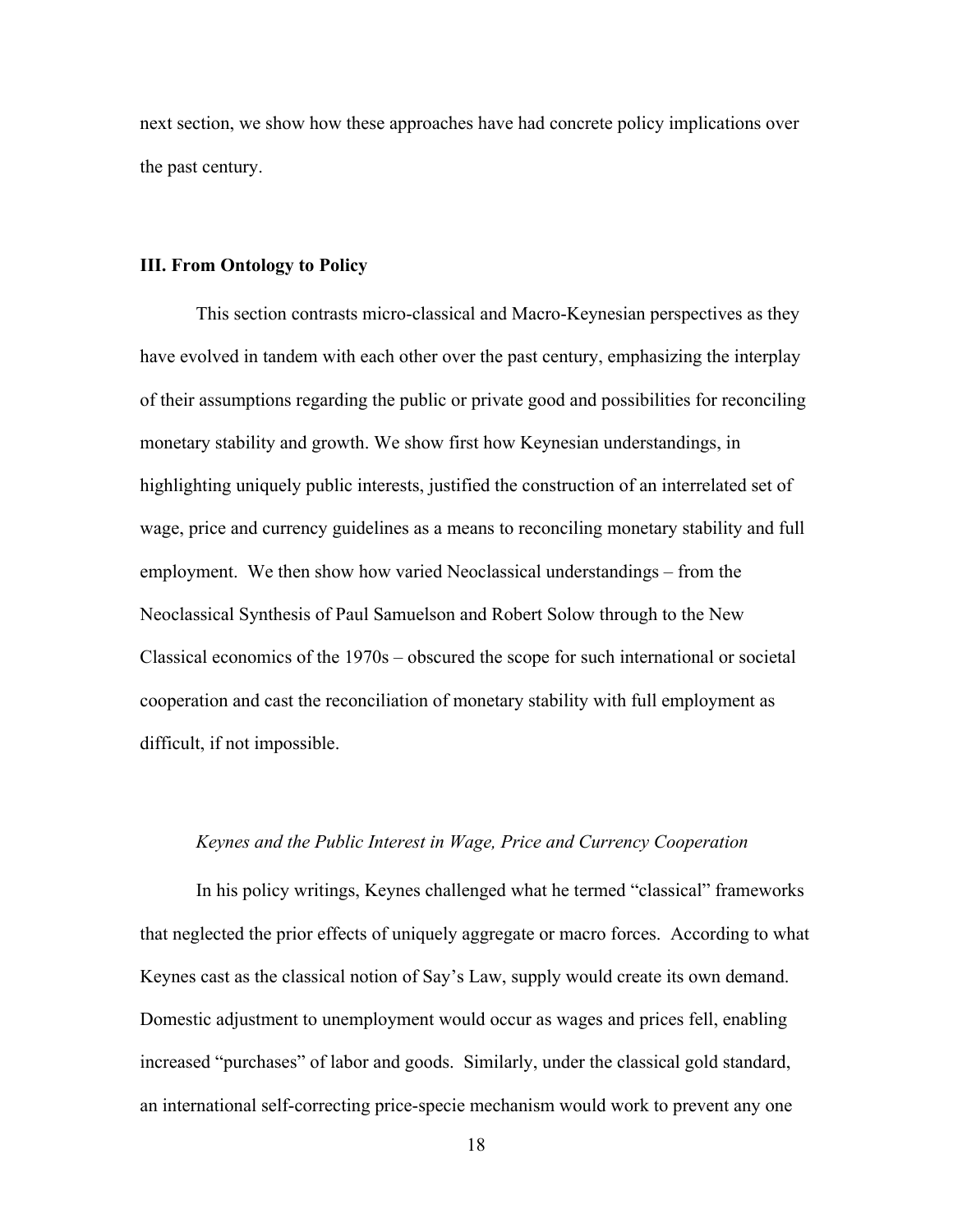state from running excessive balance of payments deficits.<sup>29</sup> Deflation – falling wages, prices, or exchange rates – would always act to facilitate adjustment, enabling workers, firms, and exporters to "sell" a larger volume of resources. In such a self-regulating world, individual citizens and states were ultimately responsible for their own economic fates. While there might be a role for the state in providing the micro-foundations for the market – by for example guaranteeing property rights – there would be no need for the state to play uniquely macroeconomic roles by seeking to influence expectations or demand.

Breaking with such classical representations of self-regulating systems, Keynes – as noted above – saw the economic realm as plagued by a deep and pervasive uncertainty. Instead of correcting itself, the performance of the economy might often depend on agents' expectations: If they were pessimistic, they would hoard rather than spend, fuelling an economic downturn; if they were optimistic, self-fulfilling wage-price spirals might take on a momentum of their own.<sup>30</sup> Keynes' solutions to these dilemmas were aimed at the macro-level, as states could domestically use fiscal, monetary and incomes policies, or internationally engage in macroeconomic cooperation to promote common interests across these contexts.<sup>31</sup>

<sup>29</sup> David Hume, *Of Money* (1752). <http://socserv2.socsci.mcmaster.ca/~econ/ugcm/3ll3/hume/money.txt>

<sup>30</sup> Keynes, *The General Theory of Employment Interest and Money* 316-17.

<sup>&</sup>lt;sup>31</sup> Indeed, Keynes' vision of the post-World War II global economic order has seldom been appreciated in its entirety, but has instead been disaggregated into "domestic" and "international" components. Keynes himself stressed the need to simultaneously stabilize prices and exchange rates, arguing that monetary stability would depend upon "(i) measures to control capital movements and (ii) the existence of a tendency for broad wage movements to be similar in the different countries concerned. John Maynard Keynes, "Letter to W. Luck," In *The Collected Writings of John Maynard Keynes: Volume XII,* edited by Donald Moggridge (London, MacMillan, 1983), p. 501.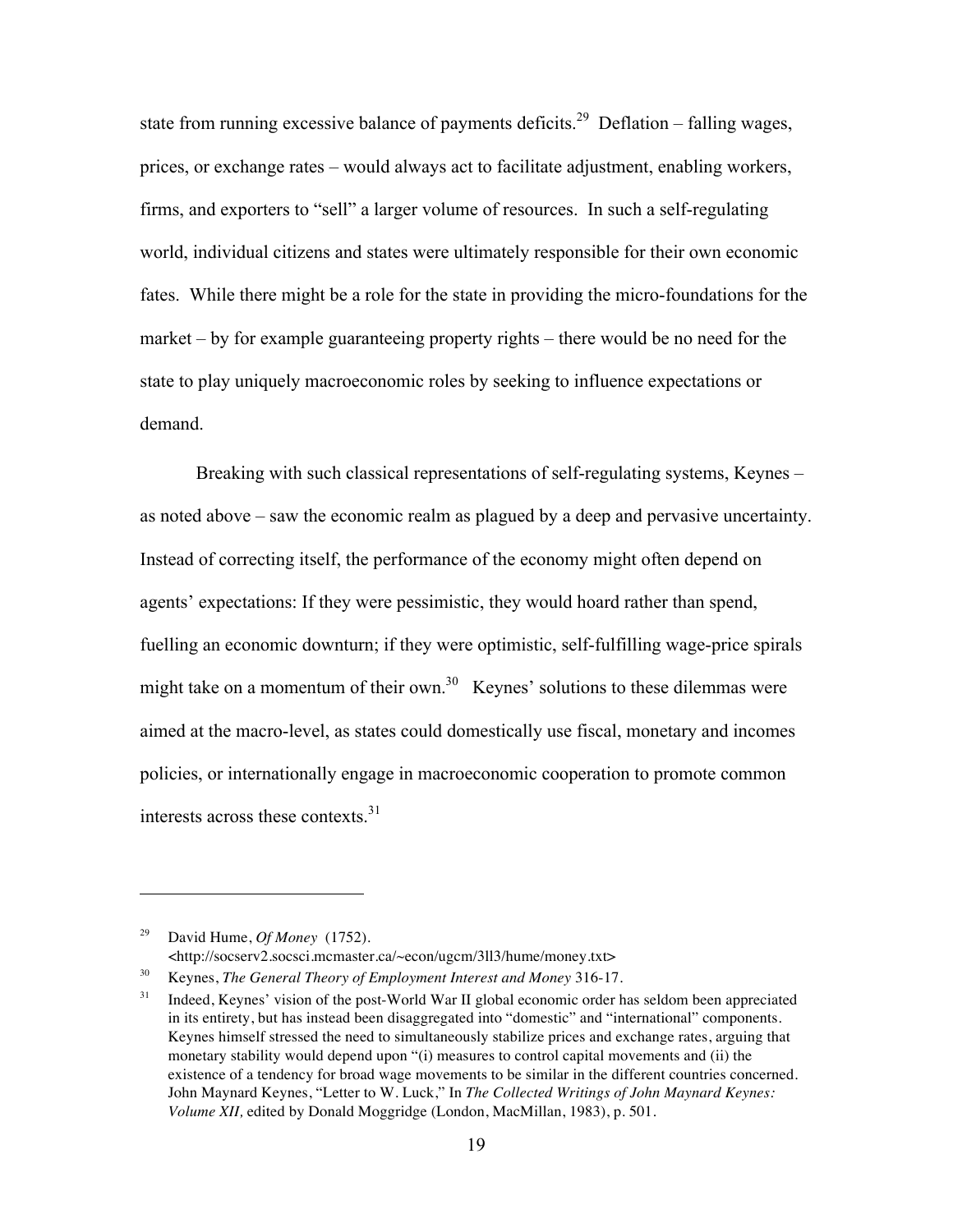First, wage and price guidelines could most obviously provide a means of relaxing what would later be termed the Phillips Curve trade-off between unemployment and inflation. If such guidelines were respected by a critical mass of societal agents, full employment would have no automatic implications for inflation. Even in the context of tight labor markets, if unions and workers could recognize the existence of public interests in private restraint, they might refrain from the use of their market power to secure higher wages. This could in turn keep labor costs stable and ease pressures on firms to raise prices. Contrary to Milton Friedman's dictum that inflation is "always and everywhere" a monetary phenomenon, inflation would rather appear to be always and everywhere a *social* phenomenon. Second, in line with purchasing power parity theories of exchange rate determination, wage and price guidelines would reduce inflation differentials and so contribute directly to currency stability. In deliberations on the 1941 budget, Keynes advocated a more aggressive incomes policy, to "put the trade unions and the Ministry of Labour 'on their honor,'" urging that the Chancellor of the Exchequer "provide that wage agreements reached by collective bargaining between trade unions and employers shall require the subsequent approval of the wages tribunal. $1^{32}$  Finally, Keynes stressed the importance of a macro-sense of the common interest to the successful stabilization of wartime prices, arguing that

> [W]hat is to the advantage of each of us regarded as a solitary individual is to the disadvantage of each of us regarded as members of a community. If all alike spend more, no one benefits. Here is the ideal opportunity for a common plan and for imposing a rule which everyone must

<sup>32</sup> John Maynard Keynes, "Notes on the Budget II: Price and Wage Policy," In *The Collected Writings of*  John Maynard Keynes: Volume XXII: Activities 1939-1945: Internal War Finance, edited by Donald Moggridge, 222-230. London: MacMillan, 1978), pp. 228-229.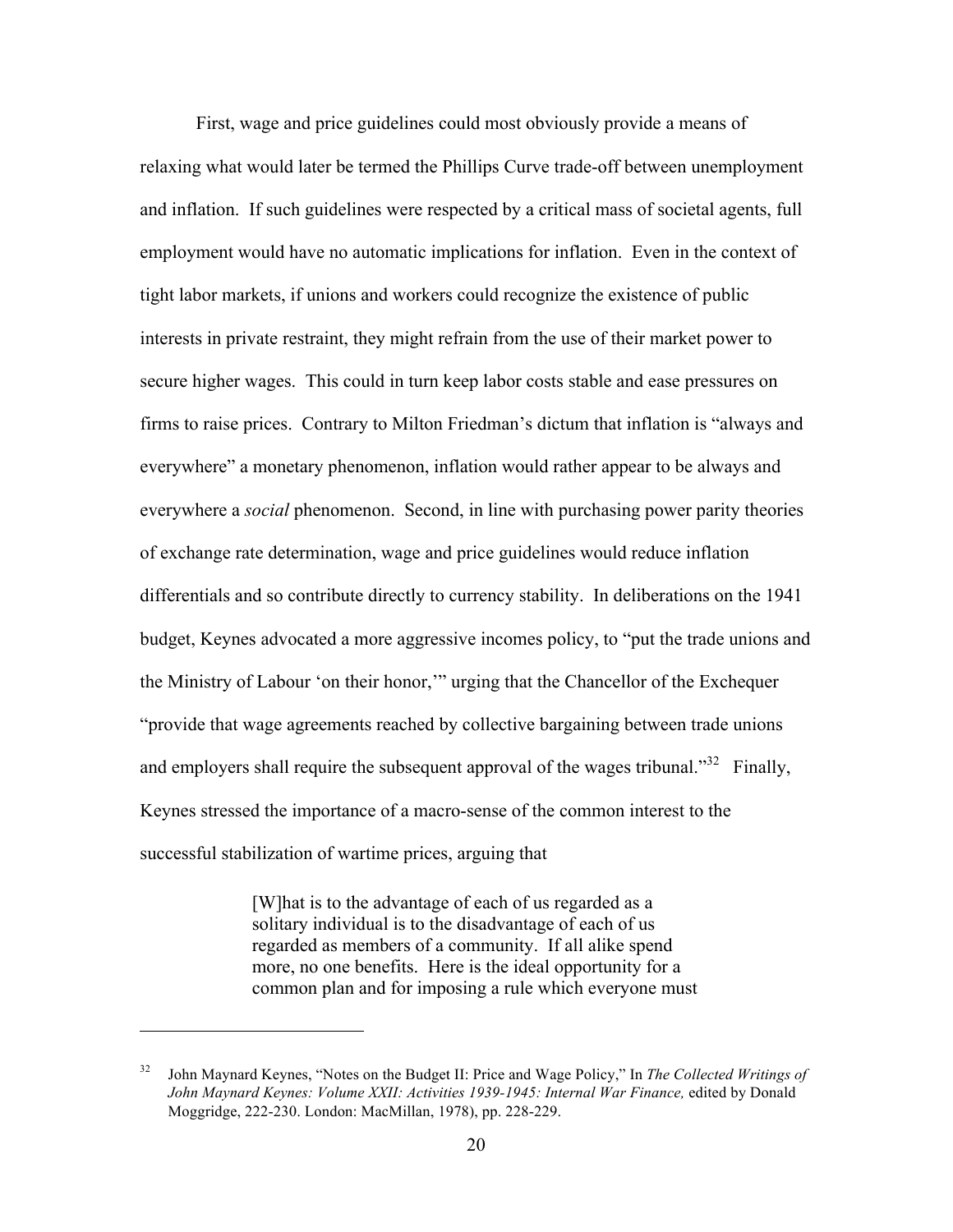observe. By such a plan, as I hope to show, the wage and salary earner can consume as much as before and in addition have money left over in the bank for his future benefit and security, which otherwise would belong to the capitalist class.<sup>33</sup>

If at the domestic level Keynes sought to legitimize a role for the state in advancing the public good, at the international level he sought to transcend the individualist logic of the classical Gold Standard. Keynes identified a common interest in economic stability that could not be adequately served by treating states as if they were isolated monads solely responsible for their own economic well-being. An international economic system based on classical precepts was deflationary, as banks would be forced to use high interest rates to make the domestic economy adjust to a balance of payments deficit, at a cost of high unemployment.<sup>34</sup> States might further seek to attract capital at the expense of one another, hoarding hard currencies and pursuing balance of payments surpluses:

There is no orthodox means open to the authorities for countering unemployment at home except by struggling for an export surplus and an import of the monetary metal *at the expense of their neighbours.* Never in history was there a method devised of such efficacy for *setting each country's advantage at variance with its neighbours'* as the international gold (or, formerly, silver) standard.<sup>35</sup>

By denying the existence of common (macro) interests, classical theory thus forced states to pursue individual or micro-level balance of payments surpluses, in what amounted to a zero-sum strategy. Even if the subjective preference of classical theorists was for policies free trade and openness, the *systemic* effects would be deflationary, leading states to

<sup>33</sup> In *The Collected Writings of John Maynard Keynes: Volume IX, Essays in Persuasion,* edited by Donald Moggridge (London, MacMillan, 1972), p. 375.

<sup>34</sup> Keynes, *The General Theory,* p. 339.

<sup>35</sup> Keynes, *The General Theory*, p. 348-349.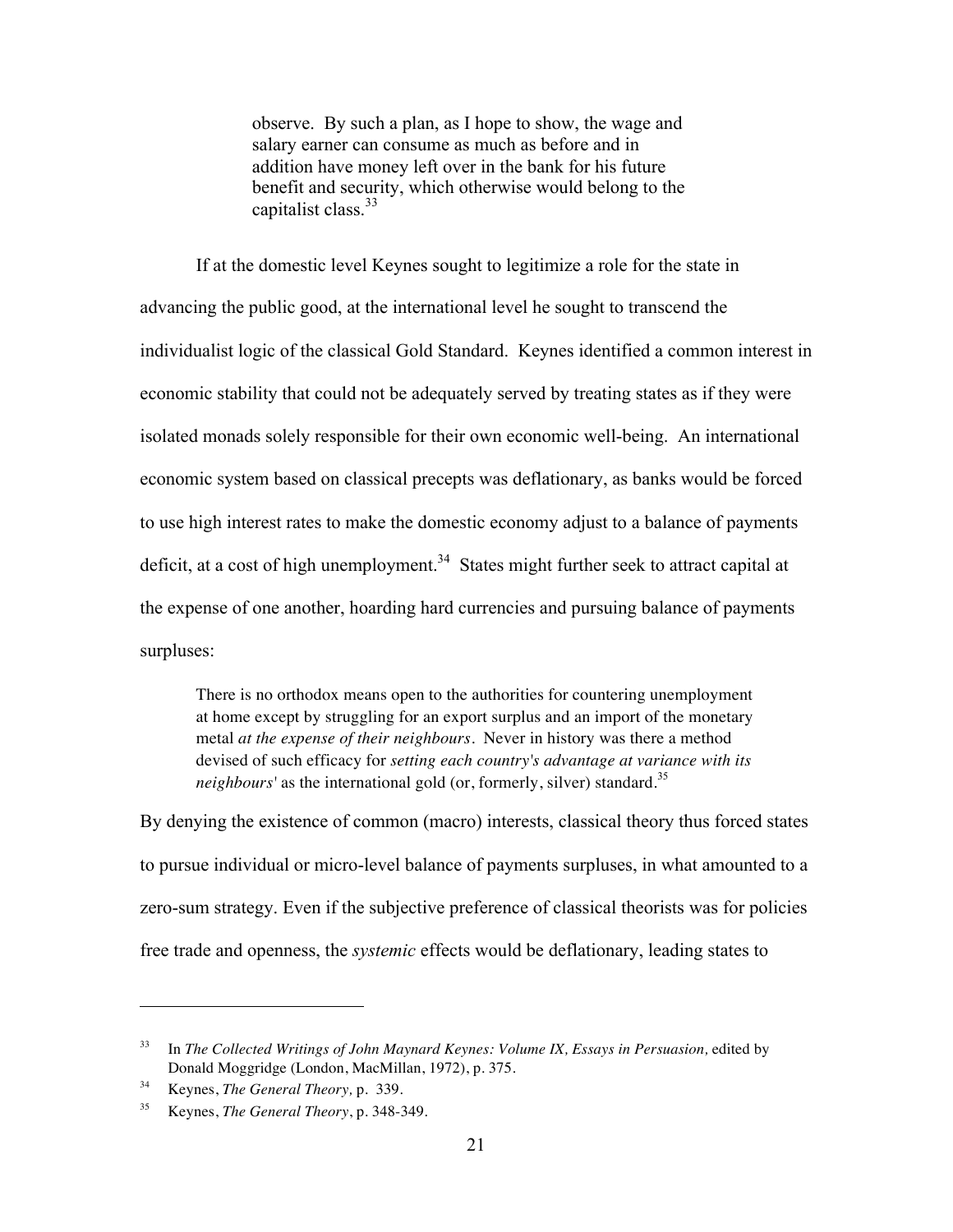engage in competition and protectionism. Once again, Keynes identified the existence of a public interest that could not be reduced to an aggregation of individual state interests, nor attained through the independent activity of the market.

Keynes therefore sought to create a system which would not only replace the gold standard but which would also avoid its disequilibrating and deflationary impact on domestic economies. What was needed was a new form of international liquidity, or credit, to enable states to borrow in difficult times and lend in easier ones. Keynes proposed an "International Clearing Union" (eventually, with important changes, the International Monetary Fund) that would balance out the international payments of member nations while also creating a large quantity of new credit to kick-start war-torn economies around the world.<sup>36</sup> Whereas the gold standard imposed adjustment on debtor countries alone, under Keynes' plan, such measures would need to be taken by both creditor and debtor countries alike: "In recognizing that the creditor as well as the debtor may be responsible for a want of balance, the proposed institution would be breaking new ground." $37$  Rather than placing the sole responsibility for adjustment on individual states—particularly those in deficit—Keynes thus sought to develop a global solution to payments imbalances.

Keynes therefore rejected the then-dominant classical micro-morality that treated individual citizens or states as entirely responsible for their own economic achievements, opting instead for a macro-moral perspective in which individual responsibility was

<sup>36</sup> John Maynard Keynes, "Proposals for an International Clearing Union (April 1943)," *The International Monetary Fund 1945-1965: Documents*, ed. J. Keith Horsefield, vol. III (Washington, D.C.: International Monetary Fund, 1969).

<sup>37</sup> Keynes, "Proposals for an International Clearing Union (April 1943)," 20.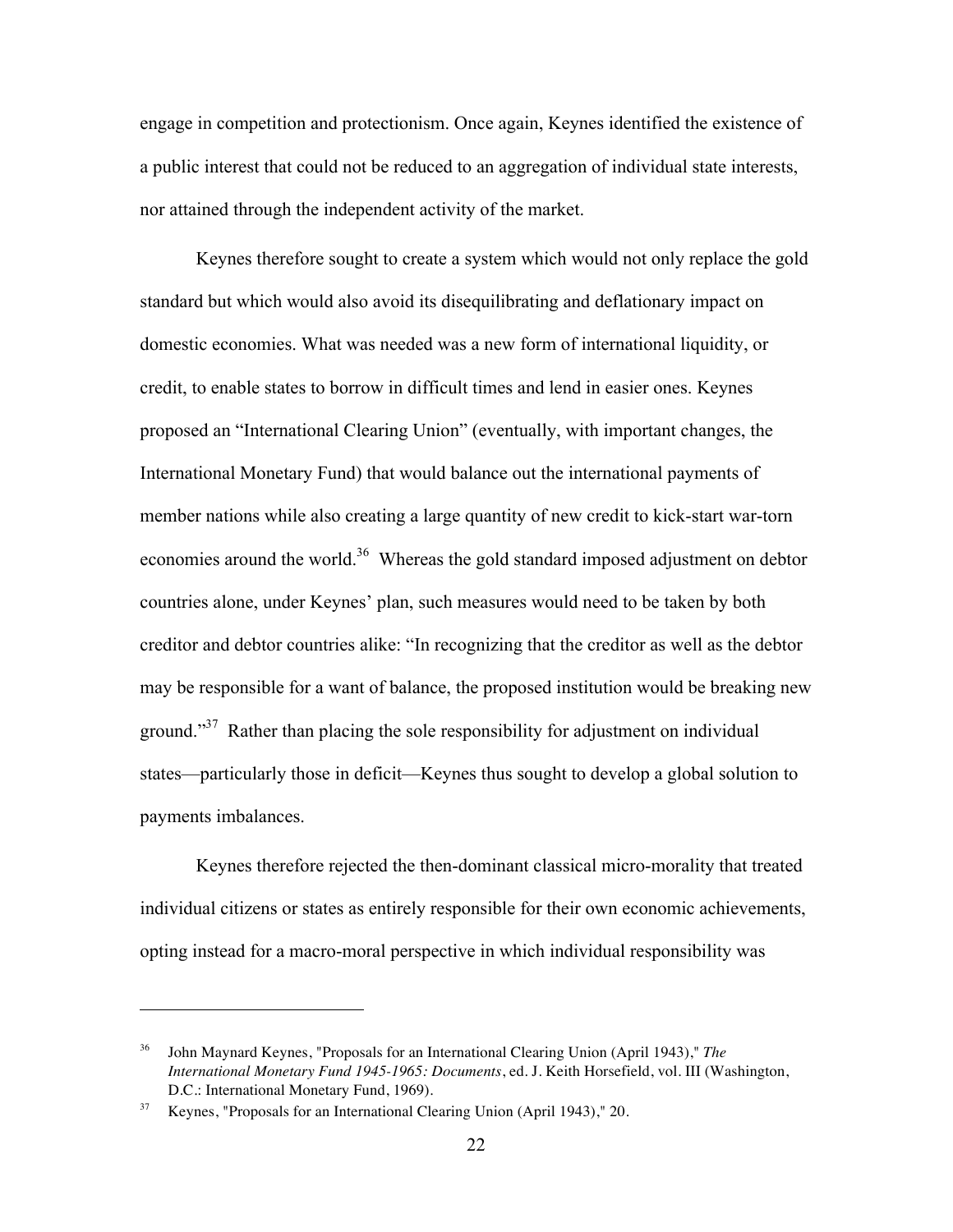complicated by the social nature of the economy. Through this shift from a micro- to a macro- perspective, Keynes was not only able to explain many of the problems that plagued the classically-run economy in his day, but also to propose alternative solutions—solutions that relied on the legitimacy of a public authority and which sought to pursue the public interest. Moreover, in this integrated vision, Keynes offered a means – so long as faith in public solutions persisted – to reconcile monetary stability and growth even in the context of capital mobility. Cooperation to maintain monetary guidelines, or standards for variation in wages, prices and exchange rates, characterized his domestic and international visions alike. Domestic wage and price cooperation could enable states to stabilize inflationary expectations and to prevent full employment from engendering wage-price spirals. International cooperation to maintain fixed exchange rates in turn eased ostensible trade-offs between capital mobility and policy autonomy. Contrary to classical notions that an "impossible trinity" precludes the reconciliation of capital mobility, monetary stability, and full employment, where state and societal expectations proved favorable, states were able to stabilize monetary expectations without relying excessively on controls or surrendering autonomy.

Starting from a social economic ontology, Keynes's economic proposals clearly articulated a socially-attuned ethical vision. In this moral and economic universe, responsibility for economic success or failure was not borne alone by individuals but was instead shared by the social collective. This collective—and the state as its practical policy-making expression—had, in turn, the moral agency necessary to resolve economic dilemmas and thus to achieve economic ends. Keynes' economic and ethical vision

23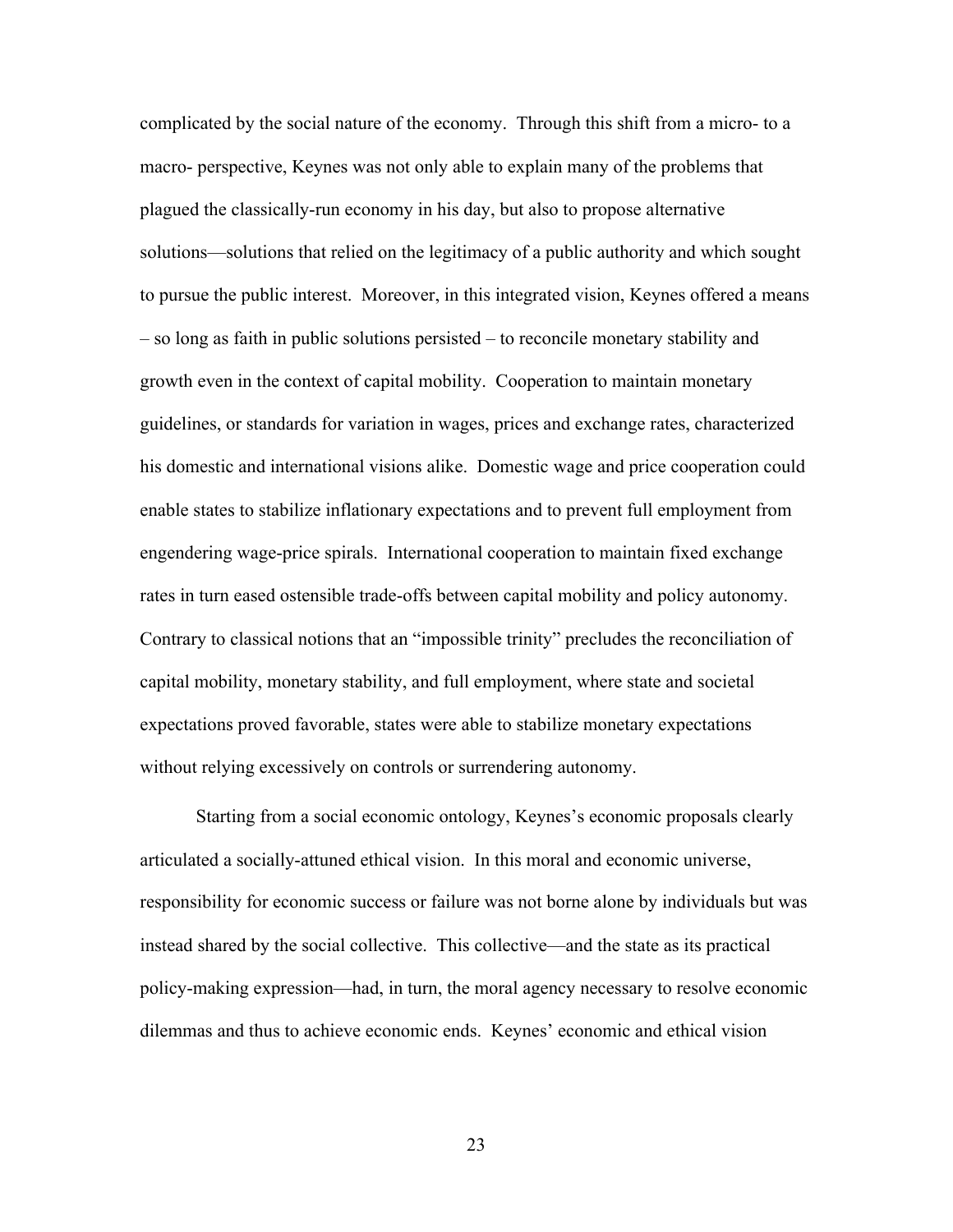linked domestic and international policies in an effort to devise genuinely public solutions to the economic challenges of his day.

#### *Classically-Oriented Views and Private Interests in Monetary Cooperation*

The most important criticisms of Keynesianism in the 1960s and 1970s were not directed against Keynes' own writings, perhaps because Keynes' views were so embedded in a moral view of their own. Instead, the monetarist arguments that would come to prominence in the 1960s and 1970s – paving the way for subsequent New Classical and New Keynesian views – were directed against what was initially a more utilitarian form of Keynesianism, a "Neoclassical Synthesis" of Keynesian and classical views. Most prominently, Neoclassical Keynesian Paul Samuelson moved away from the Keynesianism that emphasized intersubjective uncertainty and the role of expectations in driving wage and price trends. With Robert Solow, Samuelson formalized this relationship in the construction of the Phillips Curve, positing an enduring inverse relationship between wages and unemployment.<sup>38</sup> Yet, the Phillips Curve turned out to be a fragile basis for legitimizing public coordination of the economy. It was premised on the notion that where private agents – workers or firms – *could* capture wage or price gains, they inevitably *would* do so, regardless of implications for the public interest. While advocates of the neoclassical synthesis continued to identify the state as a key player in economic management, they understood that role differently from Keynesians

<sup>38</sup> Paul A. Samuelson and Robert M. Solow, "Analytical Aspects of Anti-Inflation Policy," *The American Economic Review* 50.2 (1960).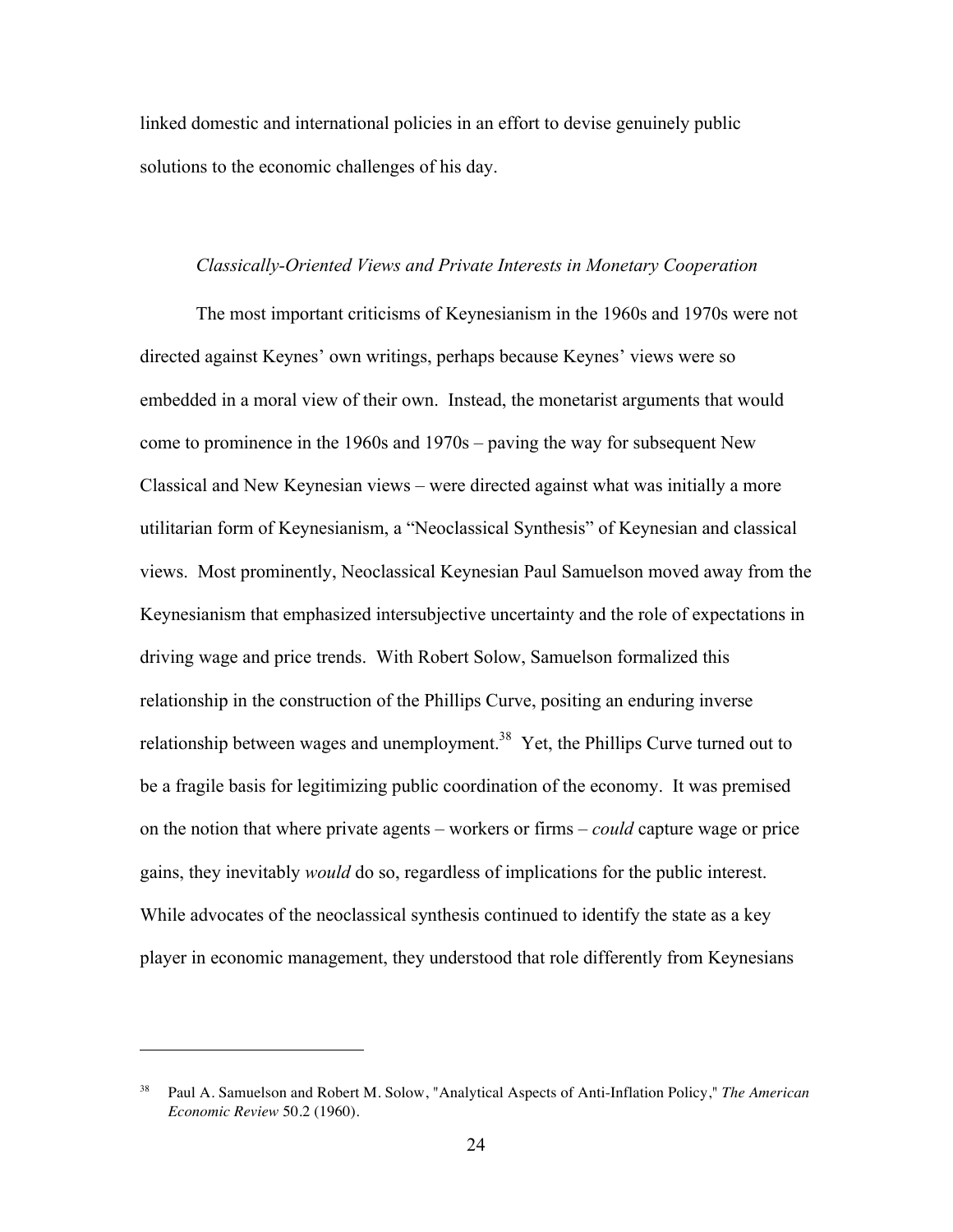to that point.<sup>39</sup> For Keynes, economic solutions had to be public because of the social nature of the economy and the complex uncertainties that this created. By downplaying the intersubjective nature of the economy, Samuelson and his colleagues reduced the state to a purely utilitarian role. For them, the problem was not that the economic whole was qualitatively different from the sum of its parts, but rather that the parts were simply complex, requiring some fine-tuning. What was lost in this shift was Keynes' insight into the social nature of the economic world; and – perhaps more important – a sociallyattuned moral vision to counter the emergent liberal individualist critique of Friedman and his followers. Friedman's arguments – particularly in the U.S. – also had a greater resonance, as they were tied to a liberal, rights-based ethic, one more in tune with the liberal tradition, a cultural convergence that obviously exceeds the scope of this paper.

Friedman began the micro-oriented counter-offensive by arguing that fiscal efforts to navigate the Phillips curve trade-off would in the long run only result in higher inflation.<sup>40</sup> Expansionary macroeconomic policies would only work in the short run, since rational individuals would only be drawn back into the workforce temporarily – preferring to return to unemployment once they adapted their expectations and realized that inflation was eroding their real wages. His critique relied on a return to the neoclassical assumption that all unemployment was voluntary, replacing Keynes' macro-

<sup>&</sup>lt;sup>39</sup> While attempts to formalize Keynesianism had begun with John Hicks' development of the IS-LM approach, this model was limited to the short-term analysis and offered no explicit insights into the specific problem of inflation. Indeed, most Keynesians into the late 1950s viewed inflation trends as significantly driven by self-fulfilling expectations. (Not coincidentally, it was the emergence of the Phillips Curve that led to the first major wave of debates over the meaning of Keynesianism itself in the early 1960s).

<sup>40</sup> Milton Friedman, "The Role of Monetary Policy," *American Economic Review* 58 (1968); Edmund S. Phelps, "Phillips Curves, Expectations of Inflation and Optimal Unemployment Over Time," *Economica* 34.August (1967).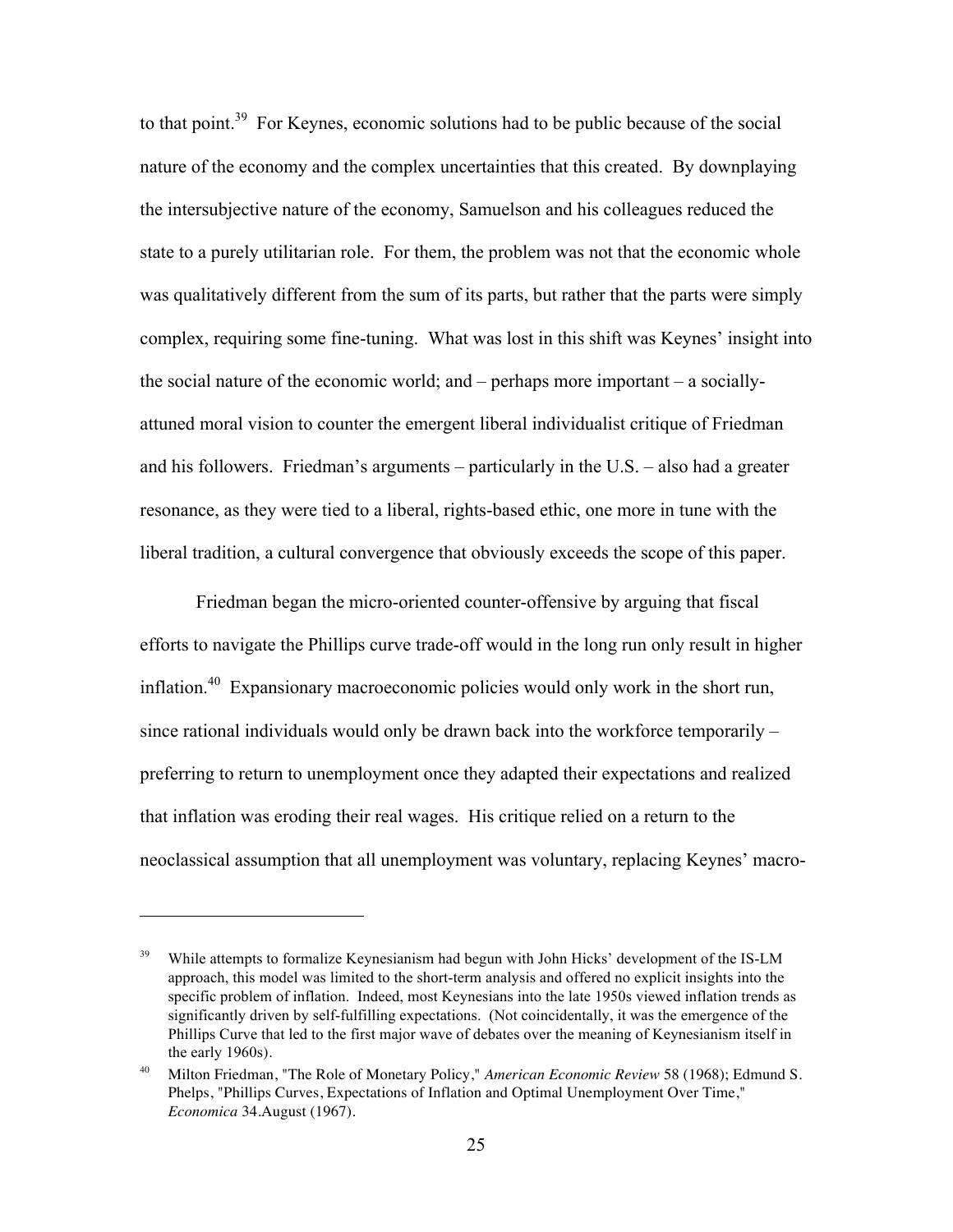level demand-driven explanation with a micro-level explanation based on individual preferences. Unemployment was once again understood as an individual choice, and thus as an individual responsibility.

Subsequent New Classical economists would even more aggressively cast individuals as blessed with rational expectations—each individual having an accurate model of the economy and able to predict the likely impact of any government action. The Phillips Curve would be vertical in the short and long runs. This New Classical logic would further work to counter arguments that states could use macroeconomic policies without affecting exchange rates, as currency traders would efficiently undermine any exchange rate targets not supported by appropriate domestic policies. Hence the impossible trinity.

This methodological and ontological individualism had significant policy implications: both monetarist and new classical theorists argued for a radical reduction of the role of the state in the economy. Industrial policy, fiscal policy—even discretionary monetary policy—were all seen as inherently suspect. In a world of rational agents, the best thing that the state can do is to establish clear property laws and let the market sort things out. In domestic settings, the stagflations of the 1970s were blamed on loose fiscal and monetary policies, legitimating the more austere monetary policies of the early  $1980s^{41}$ 

<sup>&</sup>lt;sup>41</sup> Federal Reserve Chairman Paul Volcker accepted constructions of stagflation which stressed persistent fiscal and monetary missteps, which justified the Federal Reserve's October 1979 shift to a focus on monetary aggregates as a means to austerity. Paul Volcker and Toyoo Gyohten, *Changing Fortunes*  (New York: Times Books,1992), 164.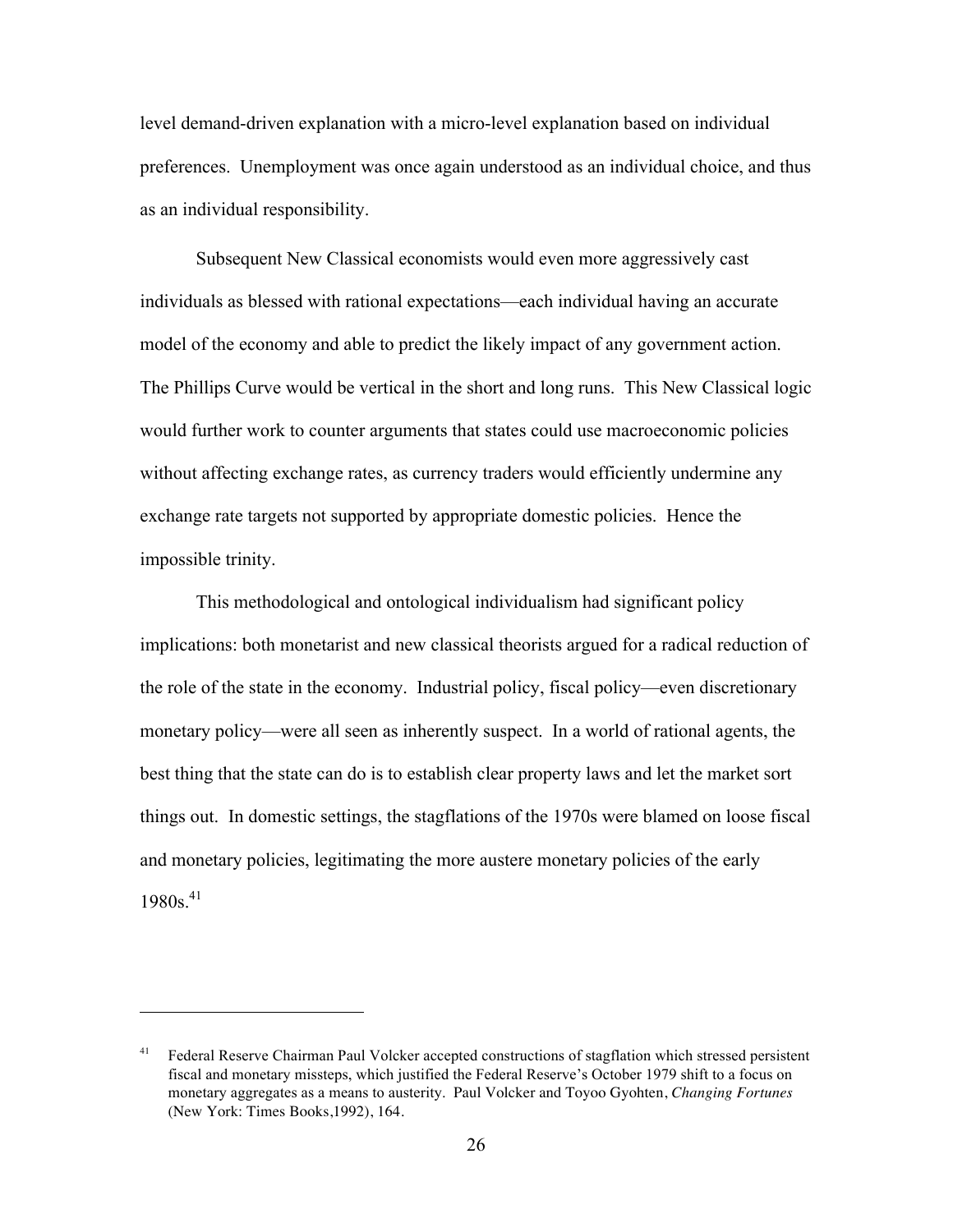This skepticism regarding the ability of public actors to capably serve the private economy was formally modeled by economists as a "time inconsistency" problem, rooted in a "game-theoretic" model of conflict between "policy makers and private economic agents. $1^{3/2}$  These models posited an incentive for public officials to seek short-run (i.e. electoral) gains by violating long-run policy pledges: while it would be ostensibly optimal in the long run for policy makers to promise that they would adhere to, say, a monetary rule, it would also make sense in the short run to violate that rule for "political" gains. In this framing, ethical lapses occur not on the part of private economic agents – kept in line by competitive market forces – but instead on the part of policy makers.

This framing therefore legitimates efforts to remove the opportunity for such official transgressions and to leave public agents exposed to face market counter reactions as a possible private deterrent:

> When the source of a credibility problem lies in time inconsistency (or, more provocatively, cheating)… [o]ne possibility is to change the rules or institutional structure… to limit the scope for discretionary opportunism on the part of policy makers… [T]here may [also] be more informal incentive schemes with which private agents can threaten them if they behave disobediently (e.g., the threat of industrial action or inflationary wage setting [or, in the international setting, a speculative attack $1)^{43}$

To rectify concerns for governmental cheating, public agents must accordingly either surrender autonomy or face market sanction. Over the final quarter of the twentieth century, the former solution predominated, manifested in trends toward increased central bank independence and recourse to currency boards (as states would tie their currency to

<sup>42</sup> Keith Blackburn and Michael Christensen, "Monetary Policy and Policy Credibility: Theories and Evidence," *Journal of Economic Literature,* Vol. 27, No. 1 (March 1989), p. 3.

<sup>&</sup>lt;sup>43</sup> Blackburn and Christensen, "Monetary Policy and Policy Credibility: Theories and Evidence."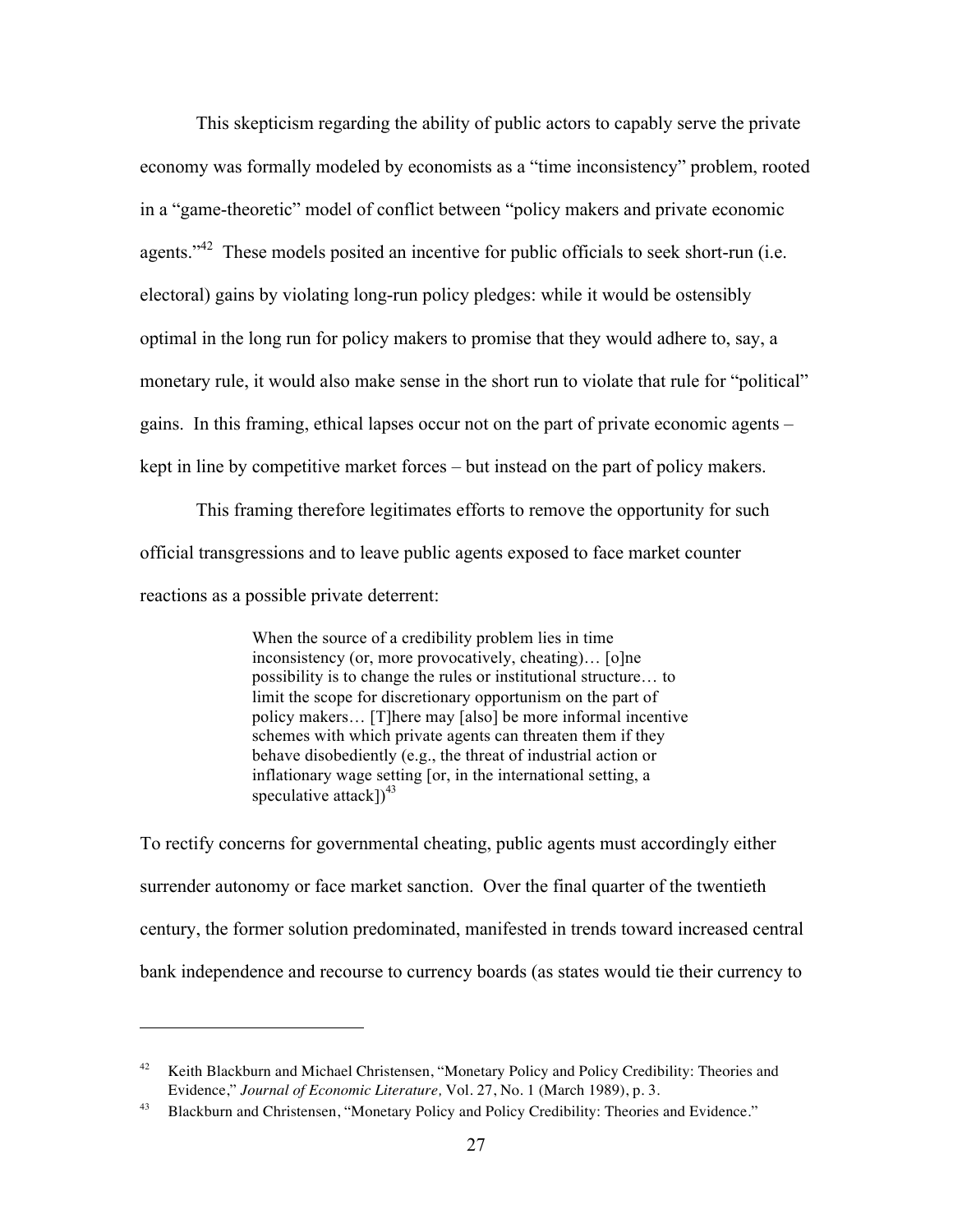that of another, more "credible" state's policies). Where states sought to resist such trends, the latter solution – of speculative pressures – would assert themselves, making efforts at policy autonomy "impossible" over the run.

Consider, for example, the adoption of a currency board in Argentina in 1991, designed to eliminate inflation and – in the process – enable currency stability and so increased foreign investment. After a decade of hyperinflation, Argentine policymakers willingly tied their own hands, pegging the peso at a rate of one for one to the U.S. dollar. In the context of a broader regional recovery, inflation abated and investment began to flow back into Argentina. From a classical vantage, this success reflected the depoliticization of Argentine macroeconomics. Nevertheless, when the Argentine peso collapsed in late 2001, this was also seen by classical economists as a private market reaction to increasingly ill-advised Argentine policies, most importantly unsound management of the currency board itself. The Argentine currency board was criticized for having lacked "lacked one or more of the defining features of an orthodox currency board throughout its lifetime."44 New-classically-inspired economists framed the Argentine crisis of 2001-2002 as caused by illegitimate public policy, not market instability.<sup>45</sup> The dominant microfoundational logic thus not only radically narrowed the range of possible policy outcomes to the strictures of a currency board, but when that

<sup>44</sup> Steve Hanke and Kurt Schuler, "What Went Wrong in Argentina?" *Central Banking Journal*, Volume XII Number 3, February 2002, p. 43. <www.cato.org/current/argentina/pubs/hanke-schuler-0202.pdf >

 $45$  For an analyses of the collapse of the currency board in January 2002, which argue that Argentina's currency board was insufficiently orthodox, see Mark Spiegel, "Argentina's Currency Crisis: Lessons for Asia," *Federal Reserve Bank of San Francisco Economic Letter* No. 2002-25 (August 23, 2002); <www.frbsf.org/publications/economics/letter/2002/el2002-25.pdf>; Hanke and Shuler, "What Wendt Wrong in Argentina?"; For an account which stresses market tendencies to contagion, see Paul Blustein, *And the Money Kept Rolling In (and Out): Wall Street, the IMF, and the Bankrupting of Argentina* (New York: Public Affairs, 2005)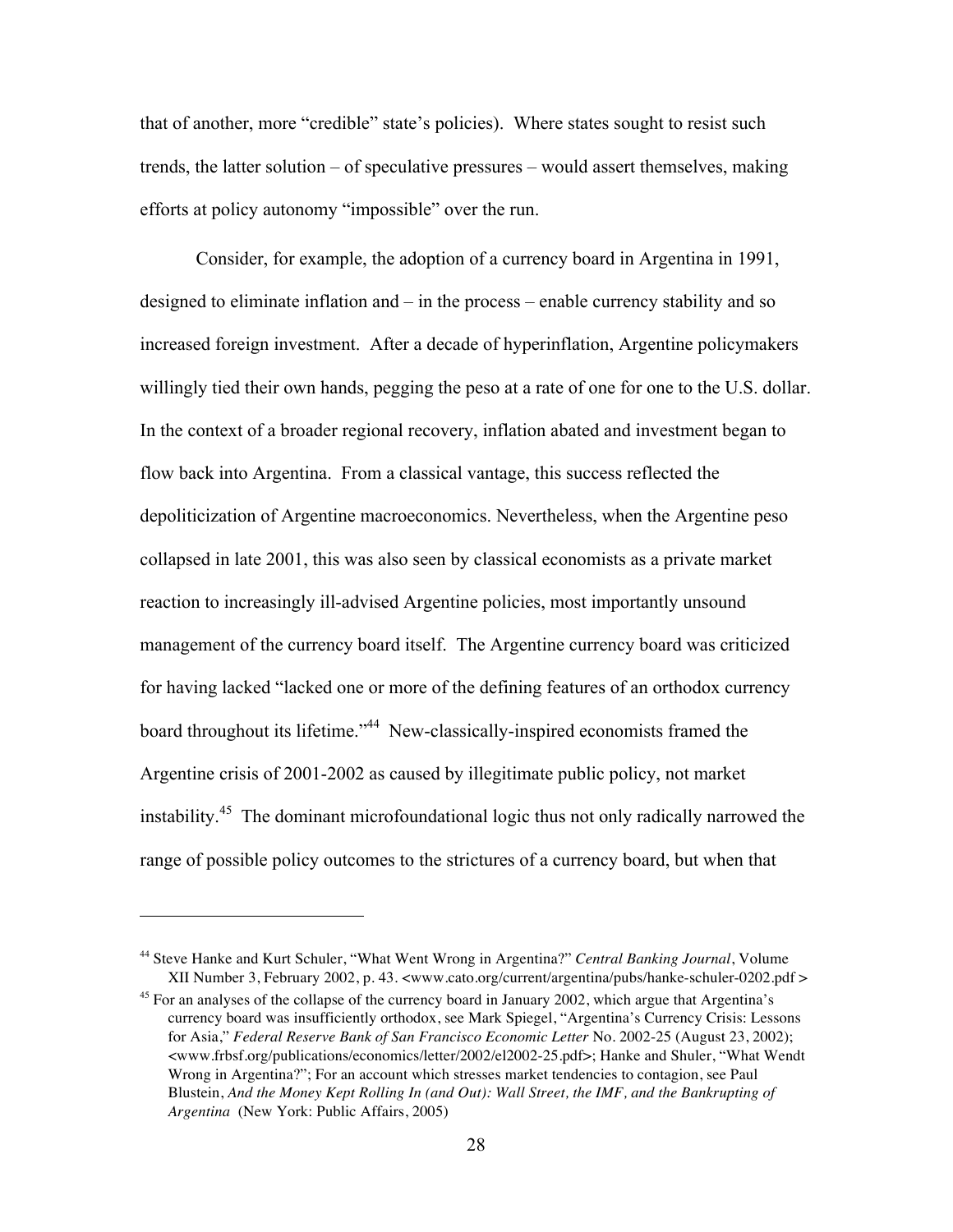policy failed, placed responsibility for its failure on what little remained of public-policy discretion. This framing went so far as to cast IMF efforts at advancing collective interests in stabilizing the Argentine economy as themselves enabling the continued pursuit of unsound domestic policies by the Argentine government itself. Responsibility was so housed in the domestic setting, systematically obscuring any systemic, macro concerns.

As financial leaders and scholars have sought to come to terms with the fall-out from the financial crises of the 1990s, they similarly drew upon a micro-ethical analysis, casting emergent market states like Argentina—as well as Asian economies—as responsible for their own suffering. Just as a domestic level the shift to micro-economics and ethics precipitated an erosion of the legitimacy of public economic solutions, this shift was thus reflected in a return seeing individual states as responsible for monetary crises in the international realm. In a speech on the lessons of the 1990s, Michel Camdessus, then Managing Director of the International Monetary Fund, noted:

Take the three major Asian crises, for example: Thailand, Indonesia, and Korea. Dealing with them meant dealing with a three-dimensional problem: a dimension, obviously, of macroeconomic imbalances, along with massive outflows of short-term capital; an acute crisis in the financial sector, reflecting institutional and banking practice weaknesses; and a much more fundamental crisis in the economic management model to which the previous successes had complacently been attributed, but which was quite simply in conflict with the new demands of a globalized economy. I'm thinking here of unhealthy—I would even say incestuous—relations among corporations, banks, and government.<sup>46</sup>

Camdessus defines all three dimensions of the crisis as largely domestic in nature, ultimately caused by the failure of the Asian model of capitalist development. Little

<sup>46</sup> Michel Camdessus, *From the Crises of the 1990s to the New Millennium: Remarks to the International Graduate School of Management*, 27 November 1999, International Monetary Fund, Available: http://www.imf.org/external/np/speeches/1999/112799.htm, 11 September 2003. Emphasis in original.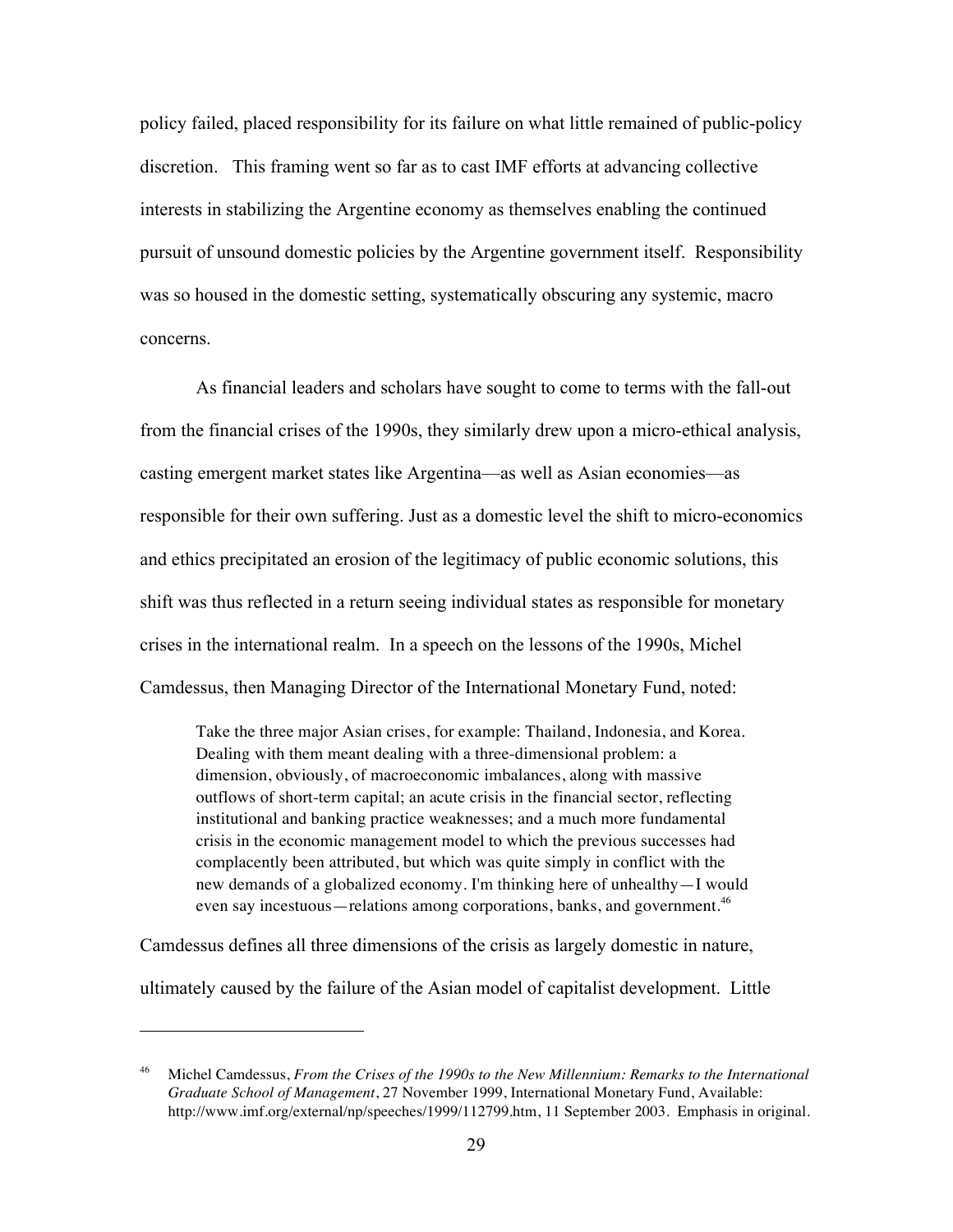attention is paid to the role of international forces—most notably the rapid liberalization of capital accounts that laid the groundwork for the subsequent crisis.<sup>47</sup> While the IMF subsequently recognized that the pace of financial liberalization may have played a role in the crisis, the focus of proposed reforms has remained overwhelmingly domestic. Indeed, through its new emphasis on universal standards and good governance, the Fund has begun to intervene in areas that had been deemed the sovereign purview of states.<sup>48</sup>

In doing so, moreover, they have increasingly drawn on an explicitly moral vocabulary, emphasizing in particular a micro-stress on responsibility. In a 1999 address, Camdessus argued that "a duty of *universal responsibility* is incumbent upon all. Every country, large or small, is responsible for the stability and quality of the entire world growth.<sup>49</sup> He went on to define the components of responsible behaviour in classical terms, stressing, for example, the need to maintain "the proper perspective about the benefits of private capital markets."<sup>50</sup> Although the concept of universal responsibility invokes the idea of a common good, Camdessus defines that responsibility as an

<sup>47</sup> For such alternative analyses of the causes of the crisis, see: Joseph Stiglitz, *Globalization and Its Discontents* (New York: W. W. Norton, 2002); Robert Wade, "From 'Miracle' to 'Cronyism': Explaining the Great Asian Slump," *Cambridge Journal of Economics* 22 (1998); Ajiit Singh, "'Asian Capitalism' and the Financial Crisis," *Global Instability: The Political Economy of World Economic Governance*, eds. Jonathan Michie and John Grieve Smith (London: Routledge, 1999).

<sup>48</sup> Dani Rodrik, "Governing the Global Economy: Does One Architectural Style Fit All?" In *Brookings Trade Forum*, edited by S. Collins and R. Lawrence. Washington, D.C.: Brookings Institution Press, 1999; Martin Feldstein, "Refocusing the IMF." *Foreign Affairs*,1998, pp. 20-33; Yung Chul Park and Yunjong Wang. "Reform of the International Financial System and Institutions in Light of the Asian Financial Crisis." *G-24 Discussion Paper, UNCTAD* No. 12, 2001.

<sup>49</sup> Camdessus, *From the Crises of the 1990s to the New Millennium*.

<sup>&</sup>lt;sup>50</sup> IMF, "Camdessus Calls for Responsibility, Solidarity in Dealing with Challenges of Globalization," *IMF Survey*.October 6 (1997): 292-93.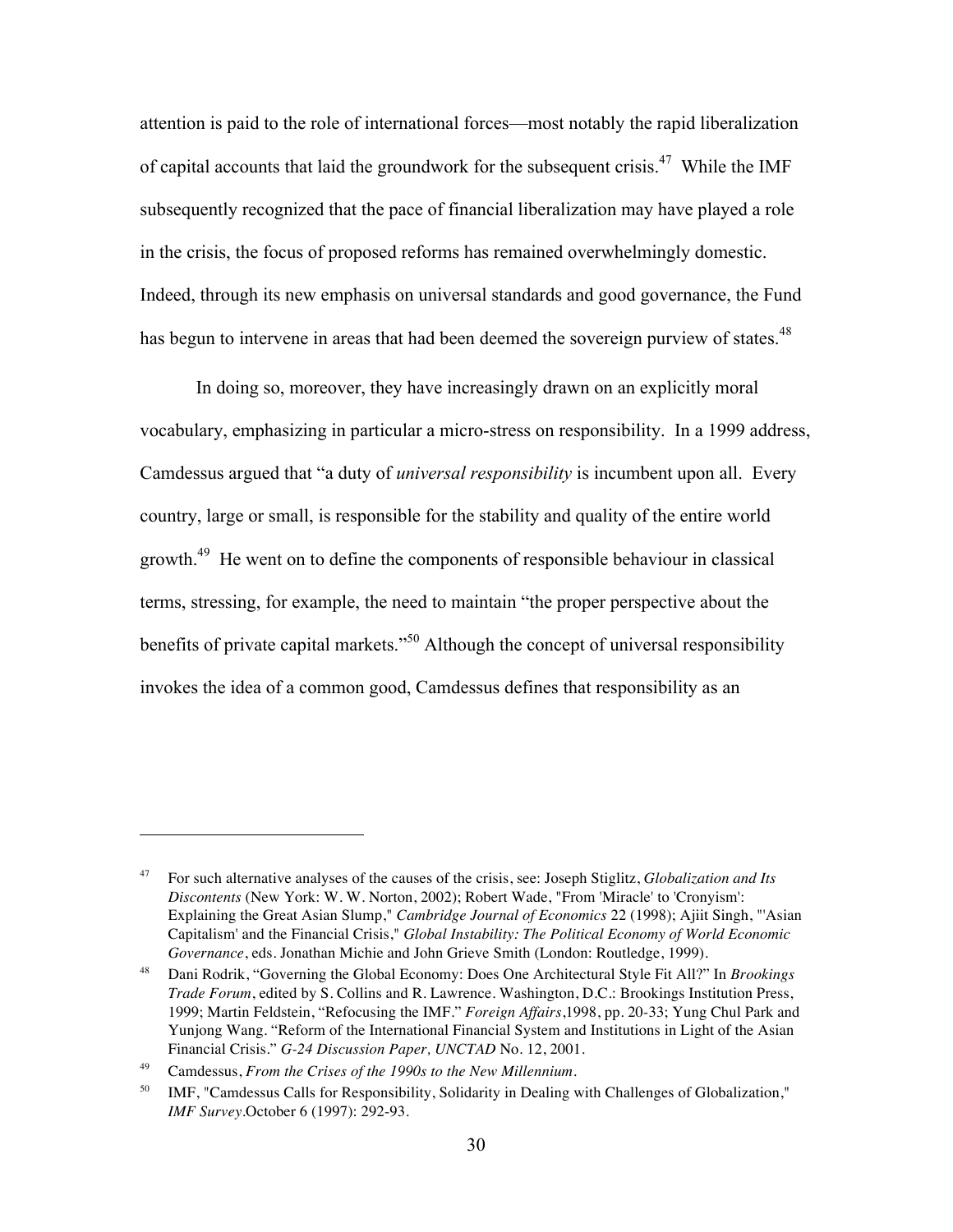exclusively individual undertaking.<sup>51</sup> His micro-perspective blinds him to possibilities for macro-cooperation.

In sum, analytically prior ontological understandings have shaped economic policy possibilities over the past century, altering the potential scope for public-private cooperation: over the early post-World War II period, where macroeconomic frameworks stressed the autonomy of the public interests, cooperation to advance such concerns took on a "life of its own." More recently, where microeconomic approaches have stressed the primacy of individual or private interests, pessimism regarding the exercise of public authority has similarly become self-reinforcing. The prevalence of such intersubjective effects raises important questions regarding the interplay of theory and practice, to which we turn in our conclusion.

#### **IV. Conclusions**

 $\overline{a}$ 

This article began by noting a persistent tension in economic debates. From the consolidation of classical theory in the late nineteenth century to the rational expectations revolution of the late twentieth century, the formalization of economics has been seen as promising a truly value-free science. Yet, the language of morality pervades the proposals of contemporary financial leaders and scholars. We have therefore argued that these ethical overtones cannot be dismissed as "merely normative" preferences, but rather

<sup>&</sup>lt;sup>51</sup> Horst Köhler, a more recent Managing Director, also relies on the idea of responsibility, which he describes in explicitly individualist terms as "self-responsibility." Horst Köhler, "Strengthening the Framework for the Global Economy," A speech given on the occasion of the Award Ceremony of the Konrad Adenauer Foundation Social Market Economy Prize. International Monetary Fund, November 15 2002. <*http://www.imf.org/external/np/speeches/2002/111502.htm*>; Köhler. "The Challenges of Globalization and the Role of the IMF." Address at the Annual Meeting of the Society for Economics and Management. May 15 2003. International Monetary Fund.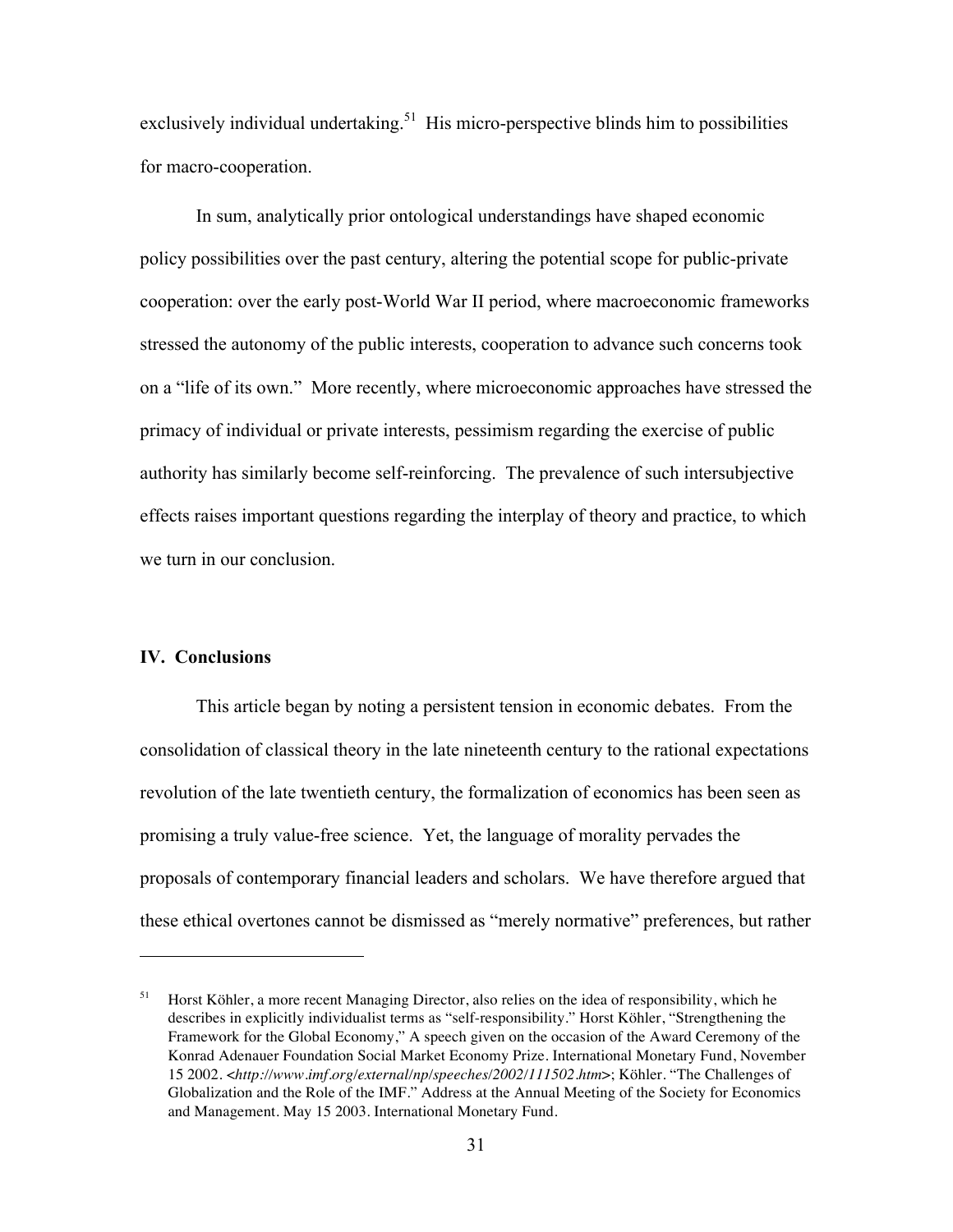are rooted in deeper ontological assumptions. Tracing the evolution of economic debates, we have argued that classical or Keynesian economic theories have systematically legitimated different ethical and policy stances. Where classical theory, with its individualist ontology recommends policies that maximize the good of individual people and states, Keynesian theory, with its a conception of the economy as a social whole, seeks to pursue economic policies in order to achieve a social good which ultimately exceeds the sum of any individual gains. Over time, we have suggested, micro-classical approaches have come to replace macro-Keynesian perspectives as the dominant moral frameworks for economic decision-making.

These analyses direct attention to the constitutive impact of theory on policy, supporting a broader view of policy as involving efforts to resocialize state and market agents. They suggest that agents are not simply limited to "working around" shifts in material structures, but rather can deliberately give new meaning to those structures. Systemic understandings determine whether states will recognize their own authority to stabilize economic expectations. For example, depending on prevailing understandings, it may be that there truly is "no such thing as society." Where broader attitudes disparage the existence of public interests in private restraint, domestic or international agents may be – quire sensibly – more reluctant to engage in cooperative or macroeconomic initiatives. Such efforts will likely be rewarded with a "sucker's payoff." For example, where Milton Friedman's assumption that "inflation is always and everywhere a monetary phenomenon" is widely accepted, it must be because – given some increase in the money supply – workers and capitalists will each move to capture all possible relative wage and profit gains. Of course, whether this is the case may itself depend on how

32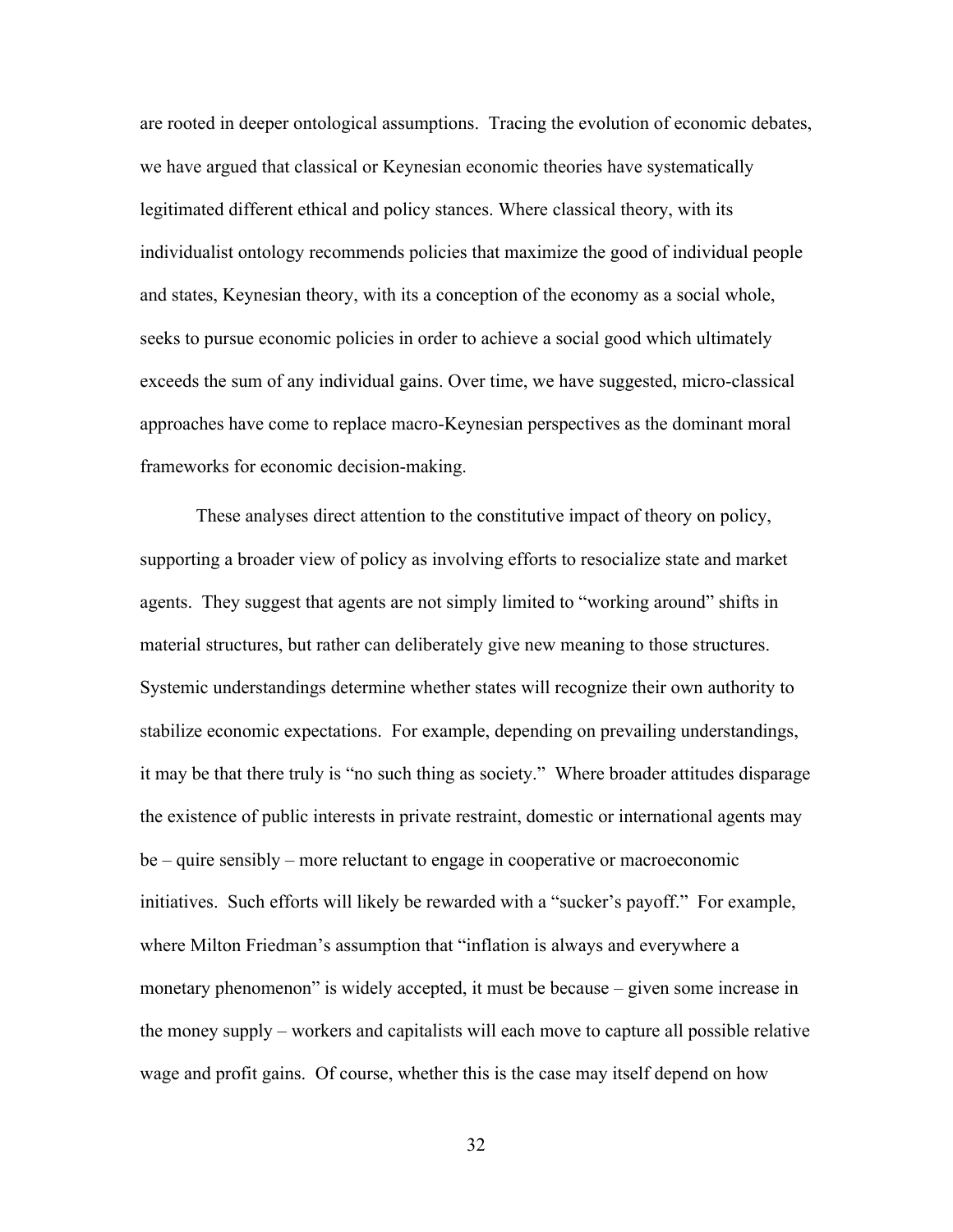successfully Friedman makes his arguments. Similarly, where attitudes support public cooperation to enhance shared interests, cooperation may make sense. Socially constructed understandings can have a self-fulfilling effect on policy possibilities. If societal agents recognize a common interest in wage-price restraint as a means to monetary stability, the money supply can double, triple or quintuple, but the price level will stay the same. Indeed, post-World War II wage, price and currency guidelines enabled states to stabilize monetary trends by fixing market expectations without relying excessively on controls or surrendering autonomy. What mattered was that market agents were confident that public guidelines would be obeyed, and so provided no significant restraints on autonomy.

If political scientists and economists carry out their analyses in a manner that reifies "microeconomic" interests and which denies the possibility that state agents may define their interests in more encompassing terms, then policy makers and other agents will be more likely to internalize and act upon those limited understandings—creating a self-fulfilling cycle in which microeconomic theory effectively constitutes the very world that it claims to explain. In this light, our goal in unearthing the implicit moral underpinnings of economic arguments has not necessarily been to exclusively advocate for one or other ethical or economic framework, but rather to insist on their central role in our political economic debates and decisions. It is incumbent on political leaders and scholars alike to recognize and justify our moral commitments. Above all, it is crucial that we realize that these tensions do exist and will persist—between the universal and the particular, the individual and the collective, the public and the private. Both microand macro- perspectives capture some aspect of these tensions. Neither on its own can

33